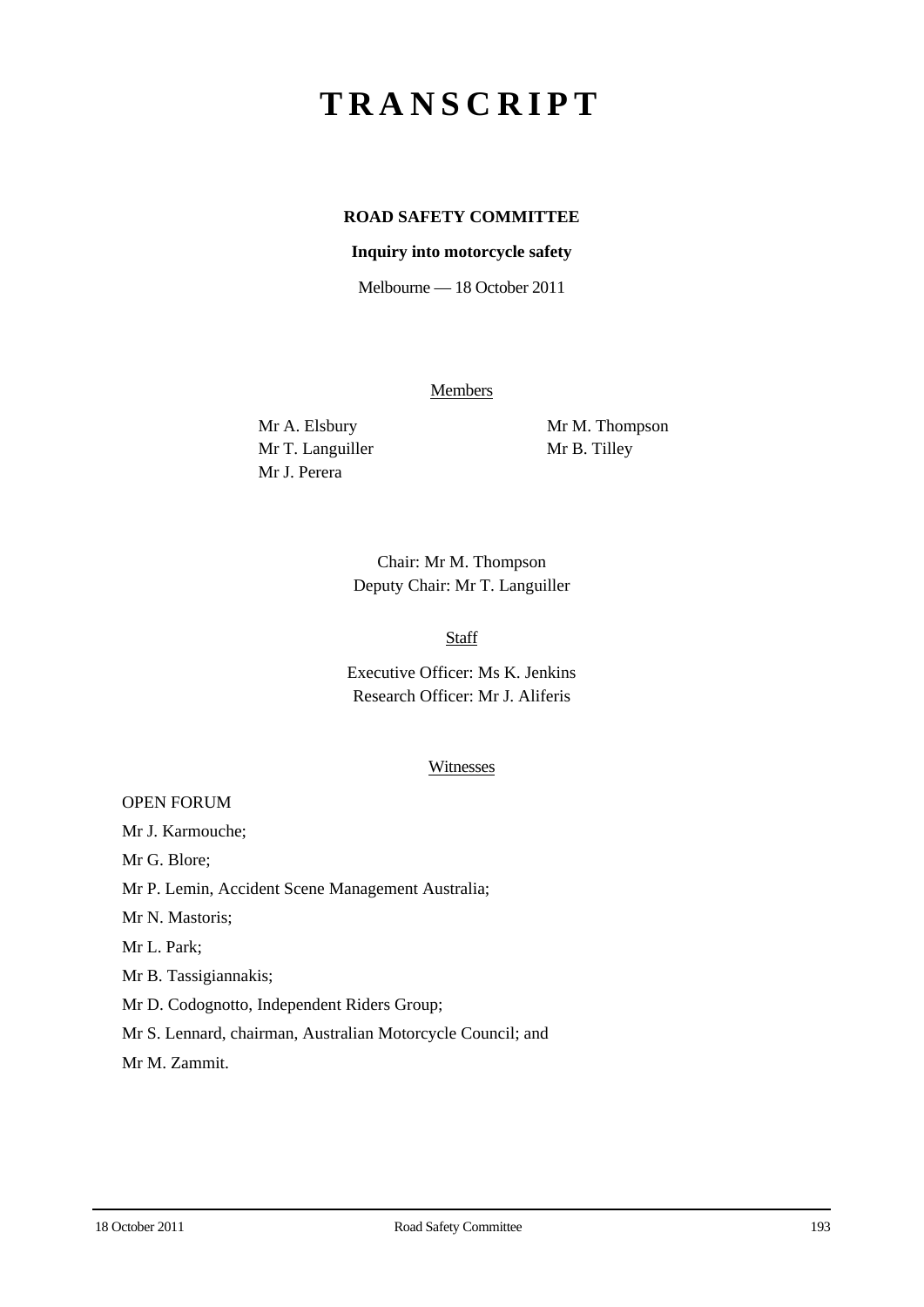**The CHAIR** — We will resume proceedings in the Victorian Parliament's Road Safety Committee's inquiry into motorcycle safety and related matters. Hansard will be recording the comments made, and you will get a copy of the record, which you are invited to correct for typographical errors and then return. I ask people to state their name, their address if they are comfortable doing so and also their occupational area of interest if it is appropriate. Your names and contact particulars may be sufficient for our immediate purposes.

Each person will get 10 minutes as part of this public forum process. It is my intention to give a warning at 8 minutes. For those people who are able to get their comments out within 10 minutes, there may be scope to put some questions as well. For any extensive commentary we can, by arrangement, make other avenues available for submission and commentary through email or other means. I thank the committee staff for their good work in bringing this idea to fruition with an after-hours hearing to try to put some more ideas on the record.

The first person I call — we have a few people — is John Karmouche, who has been with us for the last few days. I invite him to come forward first. The 10 minutes will commence in half a minute. I trust that acoustically everyone can hear. I do not envisage it will be a difficulty with John speaking at the outset. He drives a Harley Davidson, and I think he will have voice projection with the right level of revs. Over to you, John.

**Mr KARMOUCHE** — I will rely on my military background to do that. My occupation involves interfacing with the general public in introducing them to motorcycle rides through what I call a Harley Ride. I give members of the public an experience of what it is like to be on a motorcycle. The information I can bring to the committee is that the general public as a whole are quite ignorant of what riding a motorcycle is all about. I often find that their perceptions versus reality are direct opposites. I attribute this to the fact that very little has been done in relation to motorcycle safety over the last 20 years. This committee is taking a big step in that direction. I have chosen not to make a formal presentation because a lot of what I would have said or written has been included in other presentations that have been made to you, and I endorse quite a few of those.

The one issue I would like to raise with the committee is the issue of connecting with motorcycle riders. I believe this is something government bodies are doing particularly badly, and I cite the TAC as the first example. The way the TAC is doing it is by designing a message — and the message is one that I think most riders agree with — but they are communicating it in the wrong way. They are not communicating it rider to rider. As a motorcycle rider everything I know I have learnt from other riders. I respect what other riders have to say. If you do not ride a motorcycle, I tend not to respect your opinion. I often find that before I take people out for a Harley R ide they make derogatory comments about riding a motorcycle. They say, 'It's dangerous; I'm going to fall off'. They have the perception that as soon as they get on a motorcycle they will be involved in an accident. That is insulting to my experience and demonstrates how ignorant and — I would use these words how brainwashed the public are by the TAC, by the statistics put out by the police and things like that.

About a year ago the MRA put together a paper *Connecting with Motorcycle Riders* and took it to the TAC. I would like to table that. It was something that I was thinking of making as my submission, but I thought that it was not relevant because a lot of what is in it is contained in other presentations.

We found that when we took the ideas to the TAC they were really not interested in listening to them. I also discovered with the TAC that there are good things happening in other states. New South Wales have a very good campaign based on where to brake when you go into a corner — if you brake here, you will end up there; if you brake a bit later, you will end up running off the road.

In South Australia Mick Doohan was involved in the production of an advertising campaign, which I thought was an experienced rider talking directly to riders. He was somebody that I would have related to. I mentioned it to TAC, and TAC said to me, 'Oh no, our ad is much better than theirs. We think our ad is good'. Honestly, you can ask any rider if they think that the current TAC ad is worthwhile and they will say that they hate it. Basically it insults most riders because a lot of what is in the current TAC ad does not reflect the way that we ride. It certainly does not reflect the way that I ride, and it does not reflect the way that accidents happen.

With that said, I will leave it and throw it over to your questions because I know that I do not have much time.

**The CHAIR** — Thank you. You have made a posting in relation to the MRA submission which is titled *Connecting with Motorcycle Riders.* How was that submission received by government from your point of view?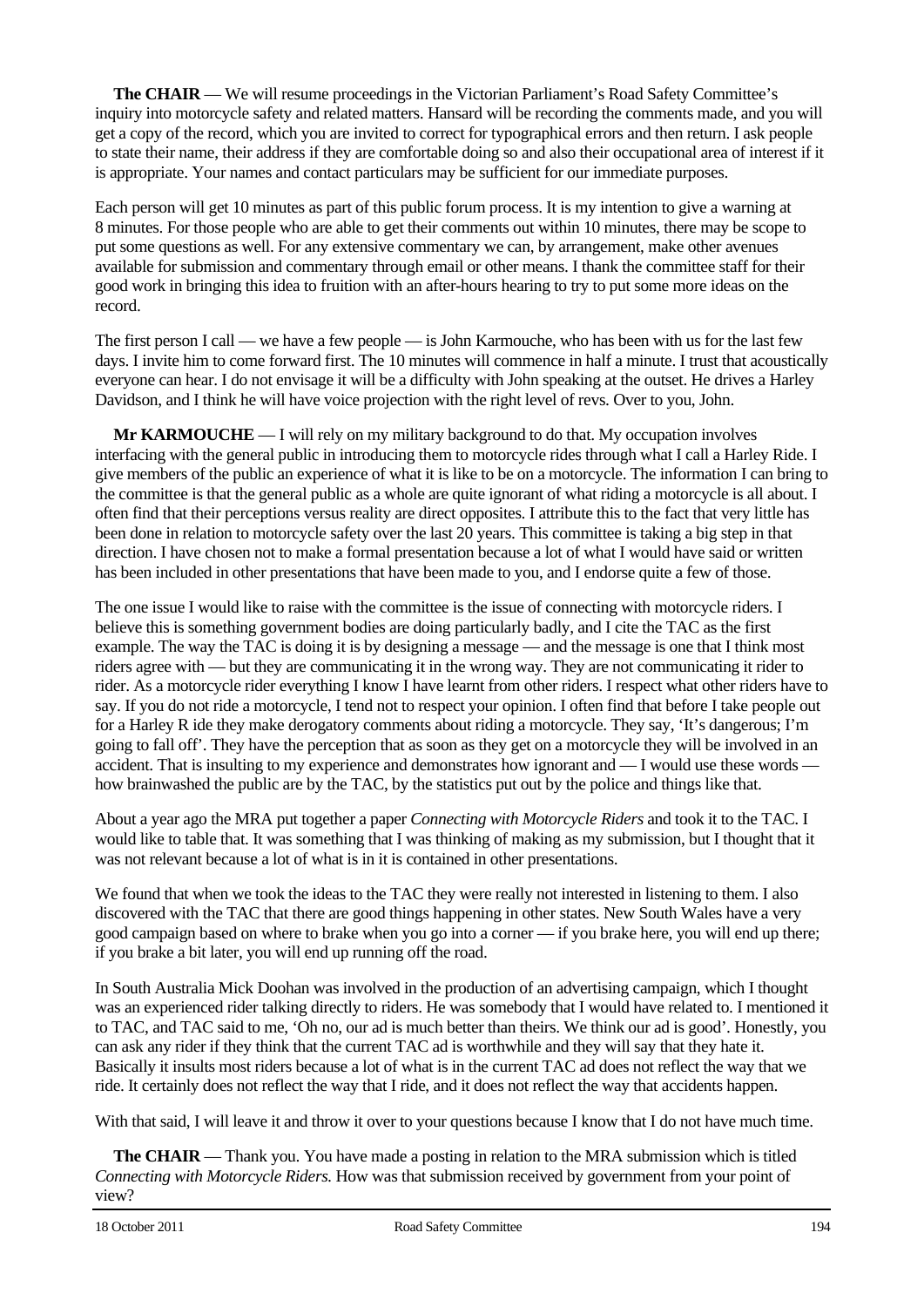**Mr KARMOUCHE** — We submitted it directly to the TAC. We had a meeting that was attended by Janet Dore, the CEO of TAC, plus members of her staff.

**The CHAIR** — In a few words, what were the main proposals in the submission?

**Mr KARMOUCHE** — The main proposals were suggesting ways that they could better utilise rider-to-rider communications, better ways that they could communicate with riders, the sort of language that they could use rider to rider and the way that they utilise clubs and interact with -

**The CHAIR** — Do you mean government to rider? What do you mean by rider to rider?

**Mr KARMOUCHE** — Rider to rider. They could employ riders to actually communicate their message more effectively.

**The CHAIR** — Okay.

**Mr KARMOUCHE** — The point that I am making is that any communication with riders must appear as if it comes from a rider to a rider. The TAC in the past have employed hospital surgeons to stand up and make their ads, and it is a doctor saying to a rider, 'You have got to do this and you have got to do that'. But a rider does not tend to look at those people as being as credible as an experienced motorcycle rider.

**The CHAIR** — Can I get your contact particulars for the record, John? Can the committee have them?

**Mr KARMOUCHE** — Yes, I will give my card.

**The CHAIR** — All right. Any other questions please?

**Mr TILLEY** — I want to pursue with you at a later date your comments in relation to the New South Wales where to brake program and the South Australian Mick Doohan ad. I will get the research officer to get your details and we will pursue that later.

#### **Mr KARMOUCHE** — Yes.

**Mr ELSBURY** — With regard to some of the suggestions that have been made in submissions about having a minimum, mandatory, protective-gear requirement for motorcyclists, I am just wondering how would that impact upon your business.

**Mr KARMOUCHE** — It would impact on my business. At the moment I provide as a matter of course leather gloves, a protective jacket and a helmet. I provide protective wet-weather trousers that keep them dry, and I require that the passenger wears solid footwear. All the riders that I use in my business are highly qualified and very experienced, and we have got no record of ever having had an accident. In terms of compulsory protective clothing, it would make it difficult for me but not impossible. Again, when it comes to protective clothing I think if you are going to do something then you need to get riders to encourage each other to do it. I believe there are effective ways to do that.

**The CHAIR** — John, thank you very much for your comments, which will be illuminating for our work. I appreciate your brevity and directness.

Welcome, Graeme. For the purposes of the transcript, could you introduce yourself with your name and contact particulars?

**Mr BLORE** — My name is Graeme Blore. I can give my address later if that is required. I am an assistant director with the Australian government, working in one of Australia's largest immigration detention centres, so I do come from a professional background. I am also a motorcyclist with 37 years on Victorian roads and before that I was involved in trail riding as well, so I like to think I have a fairly strong level of experience. I also work part time incidentally with John doing part-time Harley Davidson chauffeuring for tourists and various other people around Melbourne and Victoria. That is a little bit of my background.

The reason that I wanted to come and speak with the committee — and I thank you for the opportunity to do so — is simply that I have become quite appalled at what I feel is a highly negative, derogatory and insulting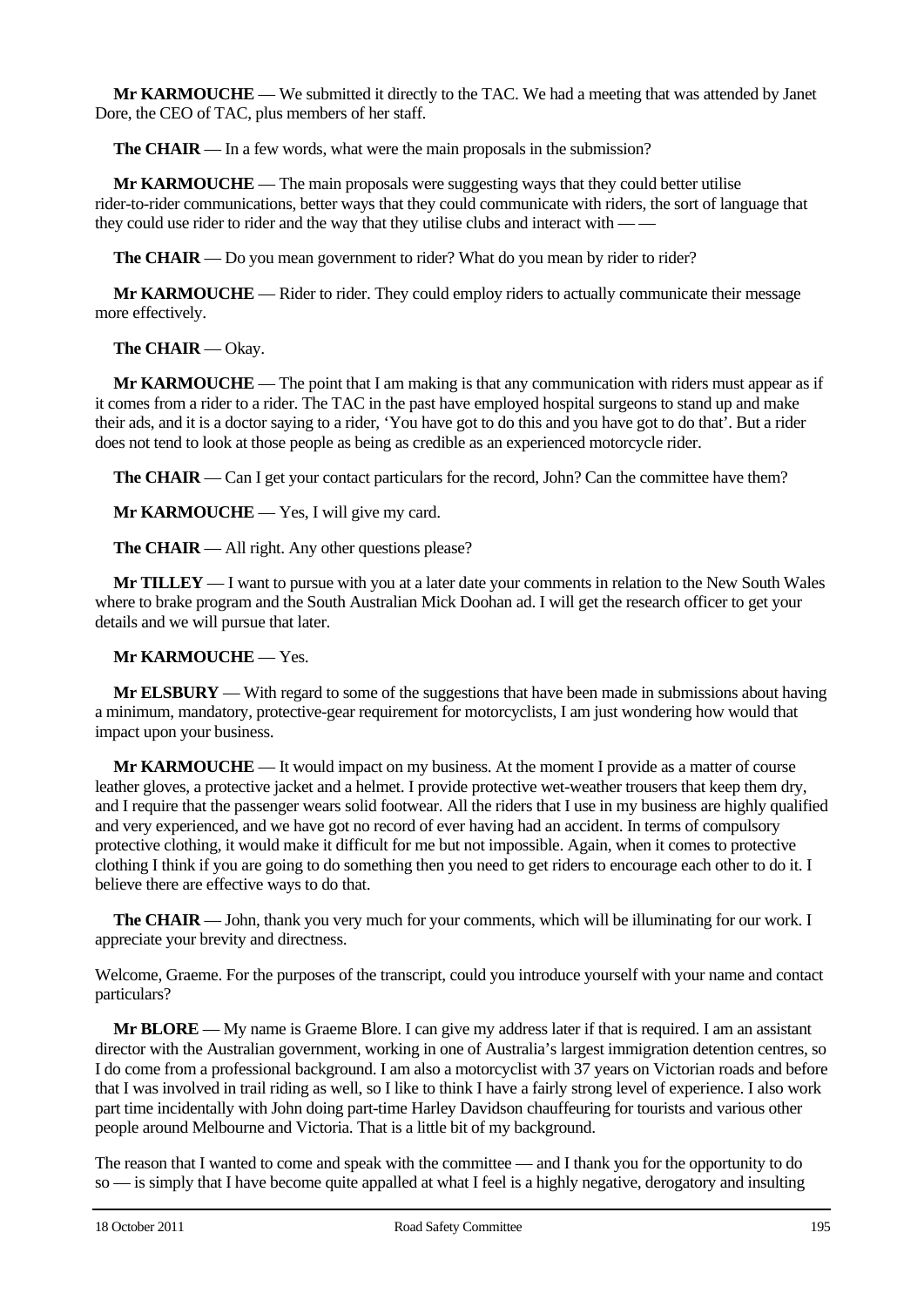advertising campaign from the TAC. I find that the campaign is one that puts all of the onus of responsibility onto motorcyclists, with themes such as 'Motorcyclists, it is up to you', and the huge banner headlines you see on a number of freeways that motorcyclists are 38 more times more likely to have serious accident or serious injury. Just as John does, I see them as being a very negative type of campaign. It does nothing whatsoever to actually aid what is ultimately I presume the goal, which is to improve road safety. What I think it actually does is abrogate other road users of any co-responsibility in terms of their sharing the road with motorcyclists.

On a number of occasions in broad daylight anyone here who actually rides a motorcycle can tell you about the number of incidences where they have had extraordinarily close calls. Only by virtue of the fact that over the years you do develop that sixth sense — there but for the grace of God — so far I have been unscathed. I continually am alarmed by the amount of texting I see continuing — drivers who are texting whilst they are driving — taking phone calls while they are driving, and all other sorts of distractions, including doing their make-up, doing their hair, sipping their coffee and so on, instead of actually taking responsibility for being a careful and considerate road user. I think this is where the TAC campaign fails abysmally. It is a disgrace in terms of the money that is spent. The lack of coordination and consultation with motorcyclists on equal terms, rather than treating them as inane idiots who are having mid-life crises, is an indictment. I strongly object to my taxes and other people's taxes being used in such a negative manner.

There are other things which are of great concern to me — for example, the wire rope barriers. I find them to be a major concern. I was on the way to the Phillip Island MotoGP with my son on his motorcycle on the weekend and found that on a stretch of the South Gippsland Highway there is new type of road safety barrier — I use the word 'safety' somewhat sarcastically — which involves concrete poles with smaller poles on top of them and one strand of wire. I fail to see how they can possibly meet any current safety standards or any consistency in terms of motorcycle-friendly safety barriers. I know that in Europe there have been strong recommendations for a coordinated approach amongst governments and particularly road safety engineers to make barriers more motorcycle friendly. I think strategies such as that do not appear to have any place on Australian roads at this stage, and I have great concerns about that.

I also note with great interest that the commonwealth census continues to ignore motorcyclists and scooters as legitimate road users, which I find quite extraordinary. How accurate figures and data can be supplied when motorcyclists and scooter are even ignored in the national census is something that is just beyond me. I think there is a great need for a far better and far stronger approach that actually involves all levels of government and motorcyclists as well.

There are a number of points that I wanted to make, but I would also like the opportunity for others to ask questions if needs be.

**The CHAIR** — You have commented on lane splitting and filtering in your submission. Could you elaborate on those remarks?

**Mr BLORE** — In terms of lane splitting and filtering, I do see it as legitimate, providing it is done carefully and in a considerate manner to other road users and at a very sensible speed. I do it myself. Personally I find it to be the far safer option than actually being stuck sitting in traffic with the risk of somebody who is blithely texting away suddenly looking up and realising, 'Goodness! There is a motorcyclist there. Never mind. There he goes sailing over the top of that car'. I am sorry, but the reality is I feel safer when I am in front of the traffic rather than being stuck in between cars.

**Mr LANGUILLER** — For members of the public who will be reading the transcript on the website, can you explain the difference, if any, between lane splitting and filtering?

**Mr BLORE** — My understanding of that would be that I would imagine filtering is where you are filtering in between traffic at a low speed when traffic is either stopped or at quite a low speed, whereas lane splitting, I would imagine, is being at a much higher speed and inherently more dangerous of course.

**Mr LANGUILLER** — So you are not putting both in the same category in terms of your suggestion that it would be detrimental if we were to ban them? Is there not a difference between them?

**Mr BLORE** — That is not something that I have suggested, but I would say that, given that it is common practice and works very well overseas, I see no reason with a considered approach that it cannot continue in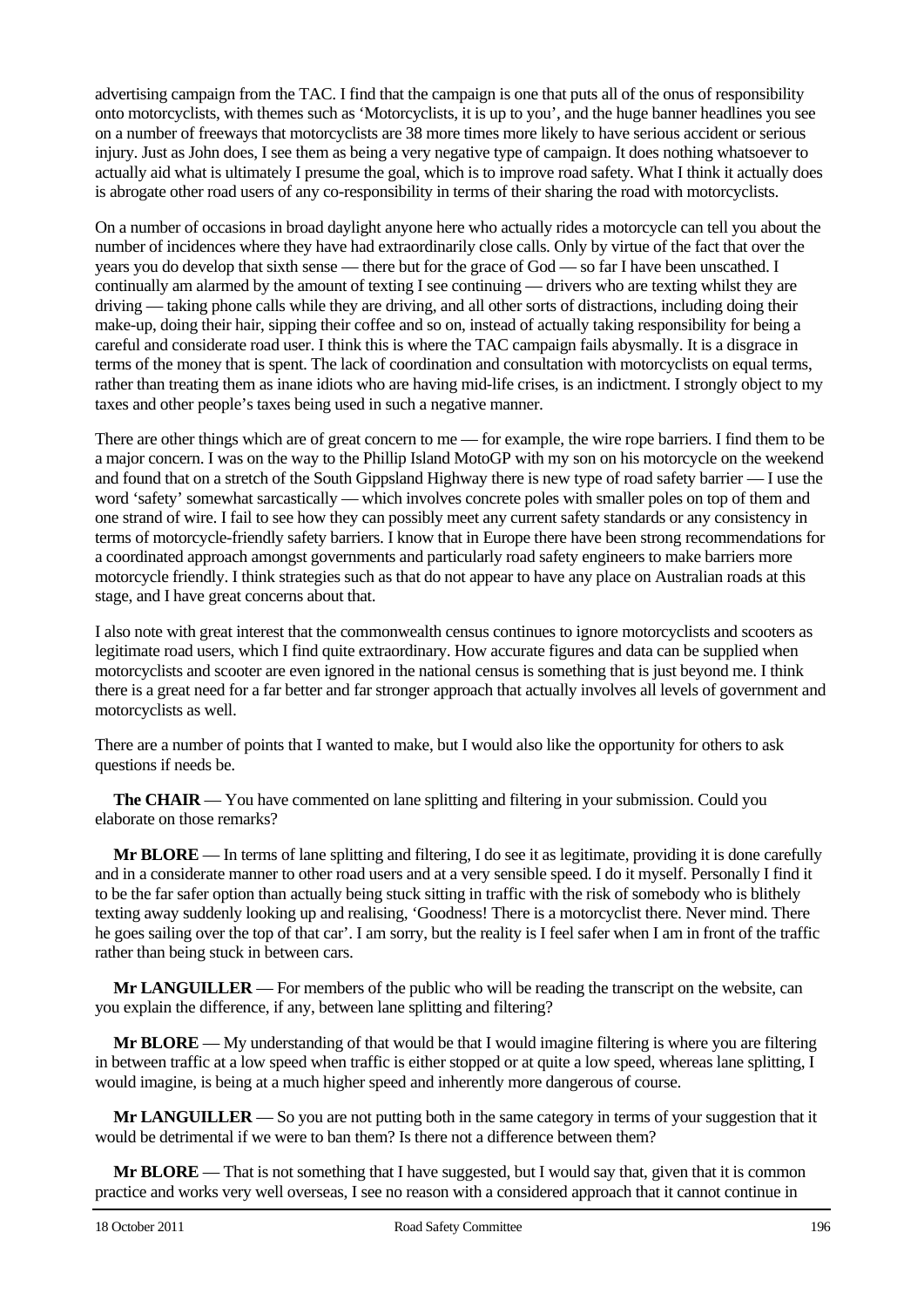Australia. Particularly given our climate and our roads, I think the reality is that motorcyclists and powered two-wheelers in general should be seen as part of the solution in regard to the traffic congestion problems on Australian roads rather than being demonised. This is something I strongly object to as a motorcyclist myself. I am a highly educated and highly qualified person, as many are here, and I strongly resent the implication of being a total idiot because I happen to choose to ride a motorcycle and do something that is environmentally friendly.

**Mr ELSBURY** — You said that lane splitting and filtering is legal overseas. In what jurisdictions?

**Mr BLORE** — I am sorry; I am not aware that I said that. It is not something I have covered before.

**Mr ELSBURY** — You said it works overseas?

**Mr BLORE** — I believe the lane filtering does work overseas, yes.

**Mr ELSBURY** — Yes, but what jurisdictions were you referring to? Arguably it works here in Victoria, even though it is not legal.

**Mr BLORE** — It is not illegal either.

**Mr ELSBURY** — No.

**Mr BLORE** — And at this stage I would be horrified to think that we actually would revert to a system where motorcycles and scooters were stuck together with traffic when there is a clear opportunity and the availability of space for them to safely filter through traffic to the head of traffic. They are five times smaller than a car. They usually have far better acceleration than a car, yet it enables traffic flow to be more consistent.

**The CHAIR** — You have mentioned a range of distractions on the part of other motorists, being drinking coffee, texting and some other others, including mobile phone use.

#### **Mr BLORE** — Yes.

**The CHAIR** — How prevalent would you understand that to be, and to what extent do you see that as being a danger for motorcyclists?

**Mr BLORE** — Thank you for the question; it is very interesting. As part of my job I have been working in the Kimberleys for the past 13 weeks. Even just in that time in coming back to Melbourne I have noticed — and it appears to be an increasing trend — of motorists completely and blithely ignoring the law and on mobile phones and texting whilst driving, and it horrifies me. As a motorcyclist I am highly vulnerable, as is every other motorcyclist and powered two-wheeler, by people who choose to totally disregard the law. The fact that the TAC continues to do nothing about that particular problem is an absolute disgrace.

**Mr ELSBURY** — In relation to the attitudes of drivers, would you see any benefit in young new drivers being given some sort of additional training with regard to motorcyclists?

**Mr BLORE** — I think it would be a very useful idea, yes. There needs to be a recognition that cars inherently have blind spots and a recognition of the vulnerability of motorcyclists. I think that, combined with a more positive educative campaign as to the values of motorcycling as a legitimate form of road use to help ease traffic congestion on the road. Rather than motorcyclists being seen as a problem and being legislated out of existence, as appears to be the case at times, I would like to see something that is far more positive and proactive, so that shared road use can be done in a way that is consistent for all road users — cyclists, powered two-wheelers, cars, trucks, buses and so on.

**The CHAIR** — Graeme, thank you very much for the submission you have provided. It will be helpful to us in our deliberations and we appreciate the contribution.

**Mr BLORE** — Thank you. I appreciate the time.

**The CHAIR** — Phil, your evidence will be recorded by Hansard. Your contribution has the benefit of parliamentary privilege. You will get a copy of a proof version of the transcript, which you should return to us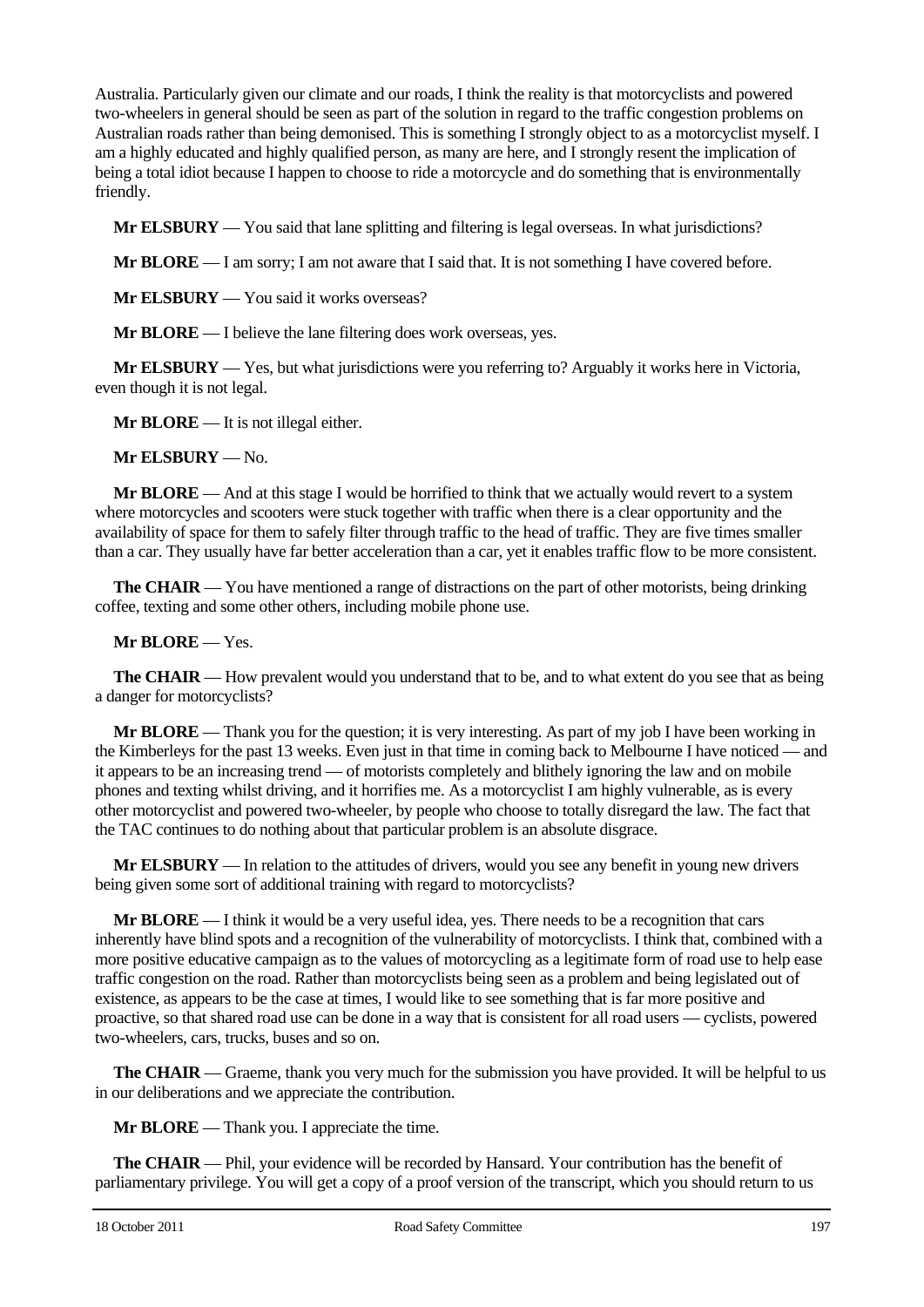with amendments and then it will be placed on the Web. Should there be any in-camera comments — that is, confidential remarks — we can take them into consideration as well.

**Mr LEMIN** — Thank you. My name is Phil Lemin.

**The CHAIR** — Do we have your contact particulars?

**Mr LEMIN** — I believe so, but I am happy to give them after. My background is as a paramedic for 29 years, working in rural areas. I am also a motorcycle trainer and part-time first aid trainer. For a long time I had been trialling a motorcycle-specific first aid course and in 2009 I went to the United States, where I attended a seminar held by Accident Scene Management Inc. When I looked at their program I realised that these guys had something quite valuable that had already been trialled since 1996, so I negotiated to bring those courses back to Australia.

In road safety there is lots of emphasis principally on prevention, but our angle, from the Bystander Assistance program, is the normal military-based system that you should always have a plan for when something goes wrong. So that is where our Bystander Assistance program comes in. What we are aiming to do is encourage motorcyclists to take an active role in the management of a motorcyclist accident.

There is a number of programs. There is a basic program, we have an advanced program, and we also have a program which is designed to educate the emergency services — paramedics, police and firemen — about the specifics of motorcycle culture and motorcycle injuries. One of the aims is also to personalise motorcyclists as someone's brother, dad or sister — that sort of thing.

The program has been developed since 1996. What I liked about the program was that it was very simple, with good knowledge that could be applied to motorcycle accidents. Because our instructors are all motorcyclists first before we consider their medical training, as was mentioned earlier, we have riders telling riders what to do.

The core of the training also differentiates between normal first aid which is being taught everywhere and the specifics of motorcycle trauma. Motorcycle trauma is not best served by common first aid practices. Common first aid practices are designed primarily for heart attacks, et cetera. They do not take into account the specifics of motorcycle trauma. I believe in the submission we made mention of a lady in the US who was a very experienced nurse, who, with the injuries she suffered at the accident scene, if standard first aid procedures were applied to her, she would have died. She is now an instructor with us, so it has real benefits. I teach standard first aid, and in teaching standard first aid using the current techniques you always have in the back of your head that if you come across a motorcycle accident this is not going to be the right thing to do. But that is the way first aid is being delivered at the moment. There were big changes to make it simpler, but again they have made it harder; the outcomes for motor cyclists are not as good as they can be. We have set up Accident Scene Management Australia, which is a not-for-profit public company, and our plan is to introduce Bystander Assistance program around Australia.

The instructors have, firstly, to be motor cyclists; lead instructors have to be paramedics or nurses; and assistant instructors have to be at least advanced first aiders. But the main priority is they have to be active motorcyclists. There is lots of stuff I could go into, but principally our role is teaching people what to do when it does go wrong.

Standard road safety covers all the other aspects. We also have a road guardian program, which has been developed in the US, which identifies the six areas of motorcycle road safety, including first response. That is a program that rewards best practice, so if you become a road guardian you have to agree to be representing best practice in motorcycling, and you get a patch in recognition. All riders who have completed the course get a patch similar to this. In Wisconsin where the course started from, the paramedics actually look for those patches at motorcycle scenes. The idea is as we get more people out there trained, if you have come down with your mate, if people arrive and they are wearing the patch, they will know what to do, so you can delegate jobs for each person to do. We also make the point that even at a fatality there is lots people can do — in scene preservation and traffic control, which are very important issues — and that benefits all of us as motorcyclists. Are there any questions?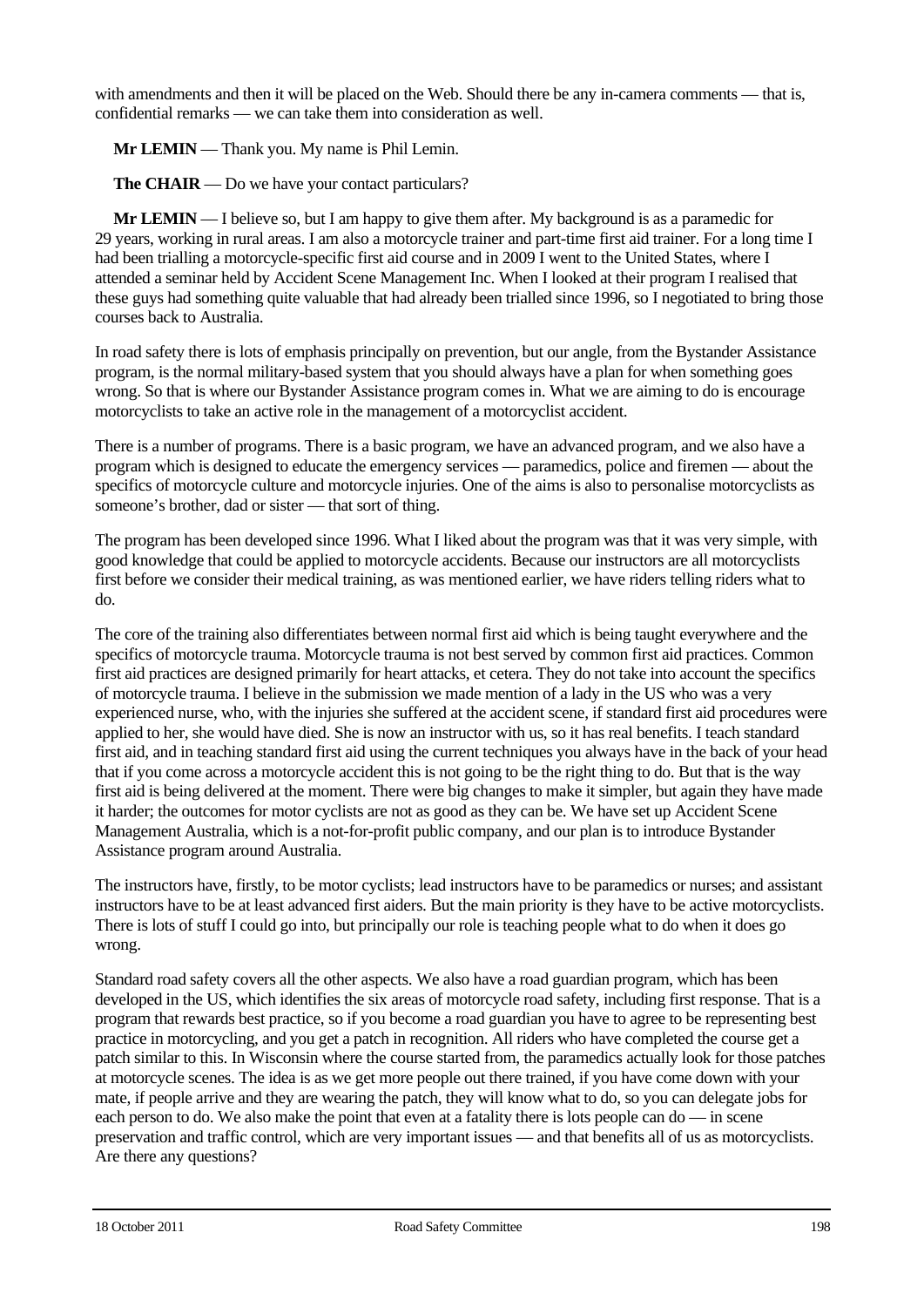**Mr LANGUILLER** — In the clinical sense, what would you propose to do differently to what is currently being done?

**Mr LEMIN** — In first aid CPR has become the fix everything model for anyone unconscious, not breathing. For motorcycle injuries we teach helmet removal, when and where. We also teach what is called jaw-thrust airway control, which has been around for a long time, but it has been taken out of first aid because it is a higher skill for people to learn. What it allows is that we lift the jaw so that the neck is not flexed, and 10 per cent of motorcyclists have spinal injuries. There have been some other courses around, but principally the only time you would remove a helmet is to do CPR. CPR is good if your heart has stopped, but if your body is damaged, your heart will stop because it runs out of oxygen, runs out of blood or it is damaged itself, so we are bringing back in the tier of helmet removal, jaw thrust and oxygen, and it may just increase the survival rates, and that is not taught in current CPR. Current CPR is that with anyone unconscious, not breathing properly, it is straight onto CPR, and you are virtually pumping them dry.

We also teach the mechanism of injuries — the four types of motorcycle accidents and the types of injuries that you could expect from that. We also teach effective communications with the emergency services. It is a program that has been pretty well chiselled and it is quite practical. We have had trial classes in Australia just to make sure that it transferred across, and they picked up the concept really well. Most of the students in the class come to us and say, 'The more people that do this, the better off we all are', and that is the principle behind it, with more of us being trained out there. For places like the Yarra Ranges, the Alpine Road and the Great Ocean Road where we like to ride, the ambulance response is an hour, an hour and a half or 2 hours. If you have people riding in those areas who have the skills to make the accident scene safe, it is a win for everyone. As a paramedic the first thing you have to do when you arrive at the scene is to make it safe. If you arrive at the scene and there is traffic control done, someone is looking after the patient and communications are being done properly, you can go and do your job straightaway. I attended a local safety seminar. The local policeman said, 'I don't want bikies taking over motorcycle accidents'. That is not really what we are about. It is just about making it safe and preparing the scene. People can come in and do their job and it is a better outcome for everyone. It is a very practical and simple thing. That is when I sat in on the seminar —

**The CHAIR** — Phil, I will just interrupt you. You have 1 minute. We have time for one more question, I think.

**Mr TILLEY** — Just quickly, earlier today we heard from Professor Russell Gruen from the Alfred. When it comes to motorcycle crashes, one of the things he raised was early intervention. I certainly appreciate the submission that you have given us today. In relation to the Victorian Auditor-General's inquiry into the heightened incidence and non-recognition of off-road motorcycle accidents, with the number of heightened incidents of motorcycle crashes and injuries from off-road — —

**Mr LEMIN** — They are exactly the same principles. We need good care at the scene, good communications and even preparing the scene et cetera. As a paramedic I was involved in quite a lot of off-road incidents where I had to get helicopters, et cetera. Helicopters are really good, but a lot of the time they cannot get into places. We teach skills such as normal first aid — that is, not to move anyone. We teach you how to move someone off the road if you have to without injuring them. It tackles the tough questions that first aid does not.

**Mr TILLEY** — I think with the limited time we have we should follow up and have some more conversations with you, Phil

**The CHAIR** — A 20-second question.

**Mr ELSBURY** — How many people have you trained, and do you train non-motorcyclists?

**Mr LEMIN** — We have trained approximately 50 people in Australia; we have only been going a few months. Eighteen thousand have been trained in the same course in the US. We can train non-motorcyclists. There is a big difference between trauma and the standard first aid practices. With horse accidents and those types of things, again there is high-speed trauma. That is the difference.

**The CHAIR** — Thank you for your time.

Mr Mastoris, you have heard the preamble, so you can cut to the chase.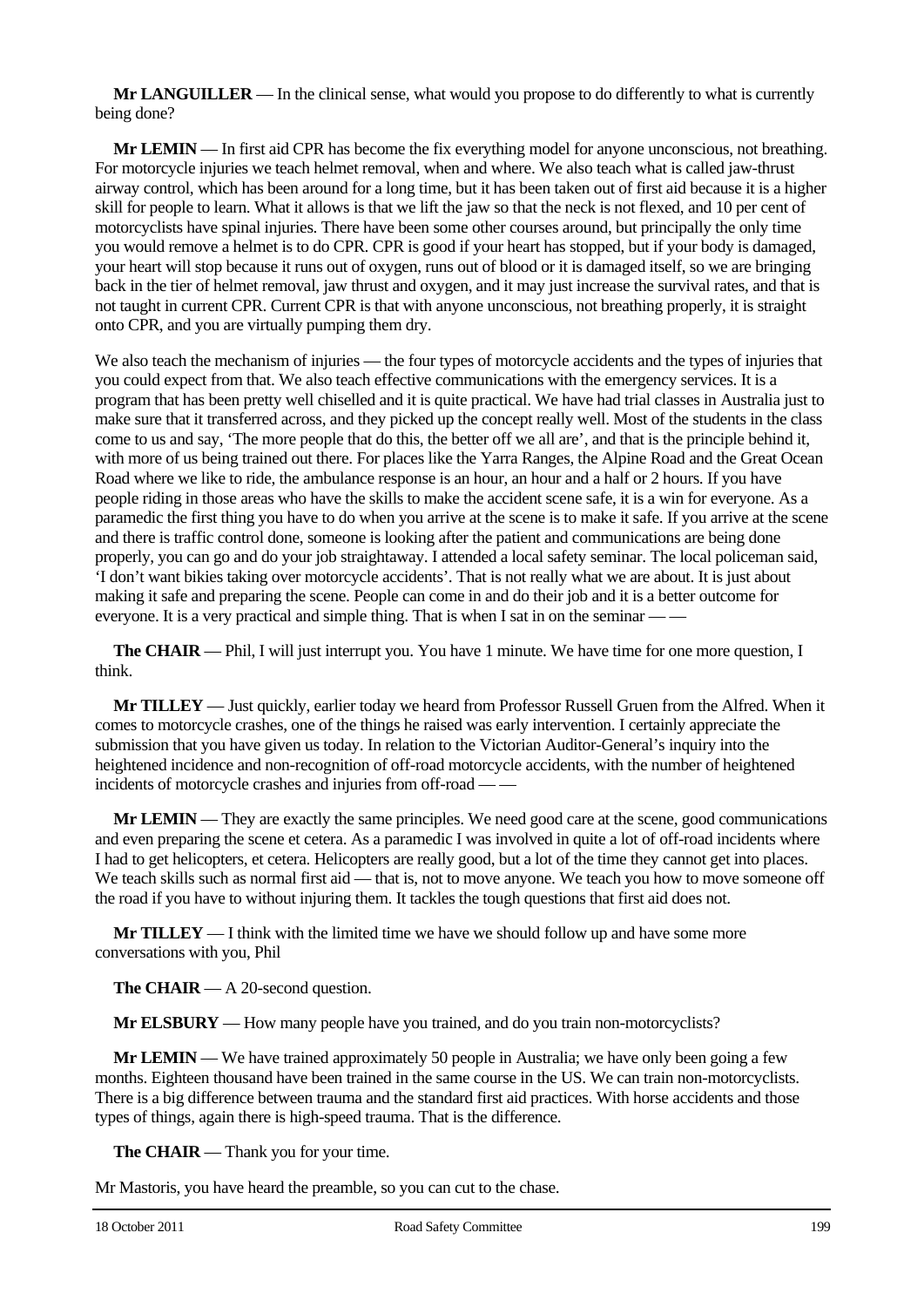**Mr MASTORIS** — My name is Epaminondas Mastoris — Nonda for short. I want to begin by thanking committee members and staff for giving me the opportunity to speak today. I come with the greatest of humility. My background is that I am a blue collar worker, and I come as a husband and as a father. My daughter is here — 12-year-old Sophie — and the reason she is here is that I have just got her riding trail bikes as well just to get her into it. I put in a submission previously, but I am not here to talk about the submission; it is just a recap of other issues outside the terms of reference which I feel are important and should be taken into consideration.

I ask for the committee's understanding, and I ask that you accept my apologies that because I prepared late last night there is some material I have not had time to make copies of. I am happy to submit it at a later date.

**The CHAIR** — If you can get it through to John, he will look after you.

**Mr MASTORIS** — I would like to begin with why I am participating. Basically it is for two reasons. One is that recreational riding is a passion of mine. I used to ride the road regularly; it was part of my life. It was on the Reefton Spur. The speed limit on that was reduced in January 2010 and it changed me as a person and as a rider. I felt like something had been stolen from me. I understand there have been incidents there, and we can get into that a little later. The other issue that got me going was a piece on *A Current Affair* where a woman was photographed by a speed camera approximately eight times on EastLink for being just a few kilometres over the limit. That got me a little upset; I do not know why. I just happened to be watching, not for that particular reason, but I could not understand how someone could be penalised that many times and why it took eight times for her to be notified. That is a lot of infringements before someone gets notified that their behaviour is not doing well. The second thing, I think, was it did not seem too much over the speed limit. They were not too clear on how much over but it was less than 10 kilometres on a five-lane freeway or three-lane or whatever it was.

The other reason I am here is because I do have a care for motorcycles and people who ride motorcycles. I am hoping that the committee can come up with a balanced solution to any issues that it does come up with through the process. I am a believer of building upon strengths and not overhauling any system, such as the GLS or whatever. So I ask the committee to please consider this when making any recommendations regarding the proposed new GLS, the graduated licensing scheme.

Last of all, I believe in freedom and the right to self-determination. I believe they are two very important items. Frankly, if we cannot fix our problems, then sure others should get involved. If motorcyclists cannot take care of their own issues, then definitely outside intervention is called upon, which I agree with.

Before I begin I would like to seek some clarification on the inquiry process. I noted that some of the submissions from the smaller people, such as myself, were put up online fairly soon and some of the big organisations' were not; they were put up at a later date. I just ask if -

**The CHAIR** — We can clarify that very quickly. They had different close-of-submission deadlines. Some of the submissions were 50 pages and required a longer research time line.

**Mr MASTORIS** — My worry was about whether the submissions of the smaller people were able to influence the larger organisations' submissions. Did they change basically after reading these? Did they have that opportunity?

**The CHAIR** — We cannot respond specifically to that other than to say there is due process. These are public hearings. All submissions will be on the web shortly, including the transcript from these proceedings, so everyone will have the chance to be informed by the perspectives of other stakeholders.

**Mr MASTORIS** — Chairman, may I ask that the committee actually look into that process for future reference?

**The CHAIR** — We can note that. I think it was just a matter of time lines, and the view was to give individuals a chance to reply and just a slightly longer time frame for others. It is not quite a tender process.

**Mr MASTORIS** — Sure.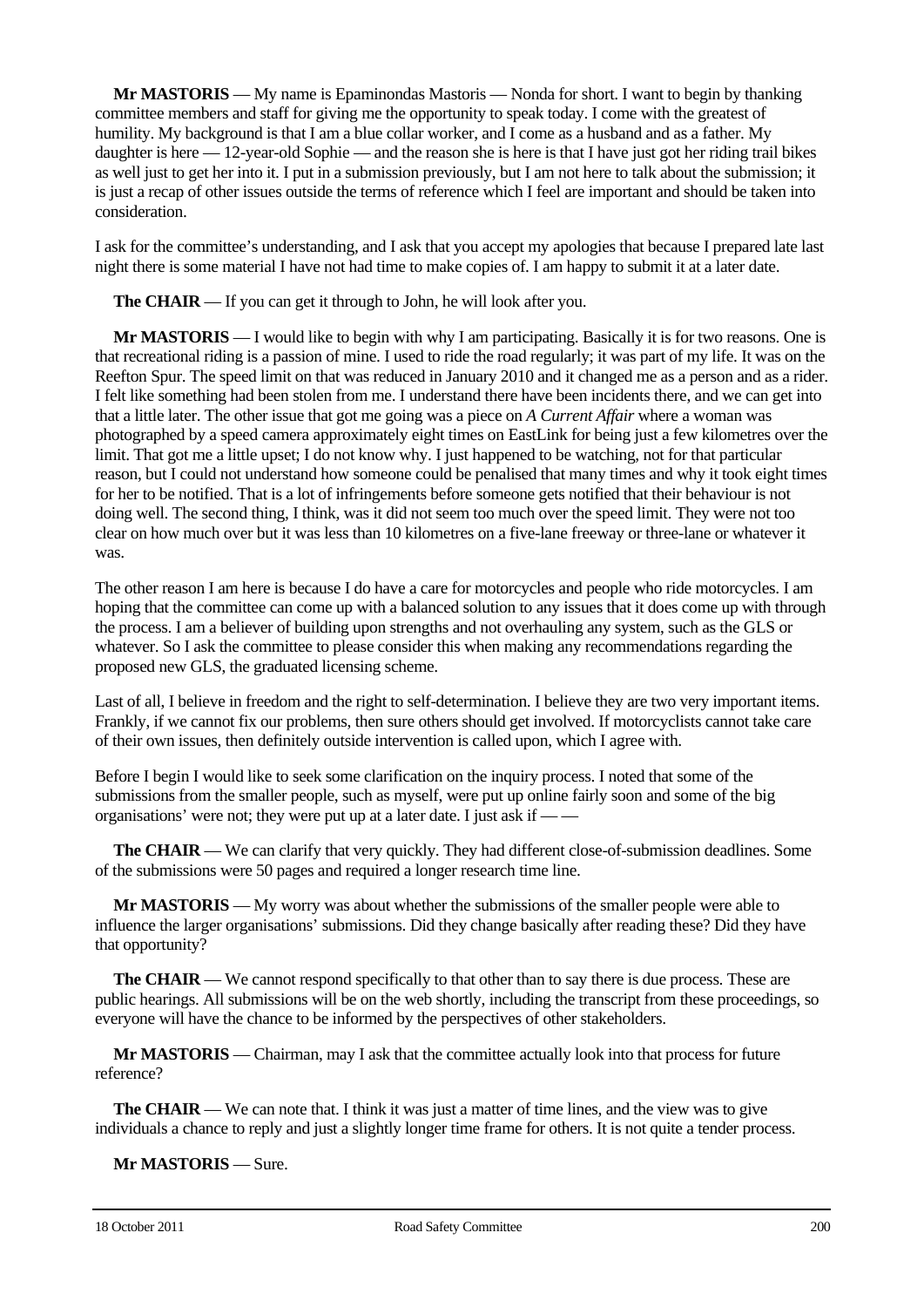**The CHAIR** — But feel free to advise us as to what you see as some of the concerns having been raised by the staggered process.

**Mr MASTORIS** — I will. Thank you for that. I will go on. I have got a lot of issues; I think I am going to run out of time, so I am going to cut short. Some of the issues I want to raise, and I do not know if I will be able to raise –

**The CHAIR** — Can you speak to the headings? You can get all of the headings down and then you can backtrack.

**Mr MASTORIS** — Okay. The issues are about Redflex, which is the company which manufactures the speed cameras in Victoria.

**The CHAIR** — The speed cameras.

**Mr MASTORIS** — The other ones are the training industry as a group, VicRoads and the TAC. I have got a desired outcomes list which was posted on Netrider; it was a demands list. I have copied that and added to it as well because I thought there were some good ideas on there as well. I would also like to talk about Netrider as well. They are a little bit of an unsung hero in all of this; they need to be highlighted and their benefits to the community need to be recognised and encouraged and fostered and helped out somehow.

**The CHAIR** — All right. Can I encourage you then to choose the headings and then just go through with the key statements under those headings?

**Mr MASTORIS** — All right. I will begin with Redflex. I have here the preliminary final report for 2011 for Redflex. Their ASX code is RDF. I am a little concerned about their role in Victoria's road safety if it has influenced any of the submissions of the major players in any way, for this simple reason: I have highlighted some statements in here and there is one statement that seems to pre-empt the Auditor-General's outcome, and that is a bit of a concern to me in that sense. They have also included part of their US operations on how they actually operate — the setting up of committees and a massive marketing campaign. I am wondering if they are maybe influencing people as people are not really aware of what is happening here.

**The CHAIR** — We will take that as commentary. Redflex, as some of us are familiar with, is the company that operates the traffic cameras. It is based in South Melbourne but operates, through agent or branch affiliations, in the United States and the Middle East.

**Mr MASTORIS** — I will not raise the comments here but I am happy to highlight and provide them at a later date.

**The CHAIR** — Please do, if you get the — —

**Mr MASTORIS** — I do not mean it to be controversial, but — —

**The CHAIR** — Two minutes to go.

**Mr MASTORIS** — Okay. The training industry is a little difficult and a bit of a grey area at the moment because the training industry also does the testing. I believe it needs to be separated. Training and testing are two separate issues. Testing should be a competency thing, and that way we can identify the issues much better rather than mixing them all up as one group.

**The CHAIR** — I take that as a comment on that.

**Mr MASTORIS** — Yes.

**The CHAIR** — Noted. Next issue.

**Mr MASTORIS** — Okay. VicRoads. I am a little concerned about the black spot program and especially in relation to the Reefton Spur. I have been to and fro with VicRoads and I have involved my state member, Jo Duncan, in the issues and the process relating to why the Reefton Spur speed limit was lowered and its enforcement afterwards.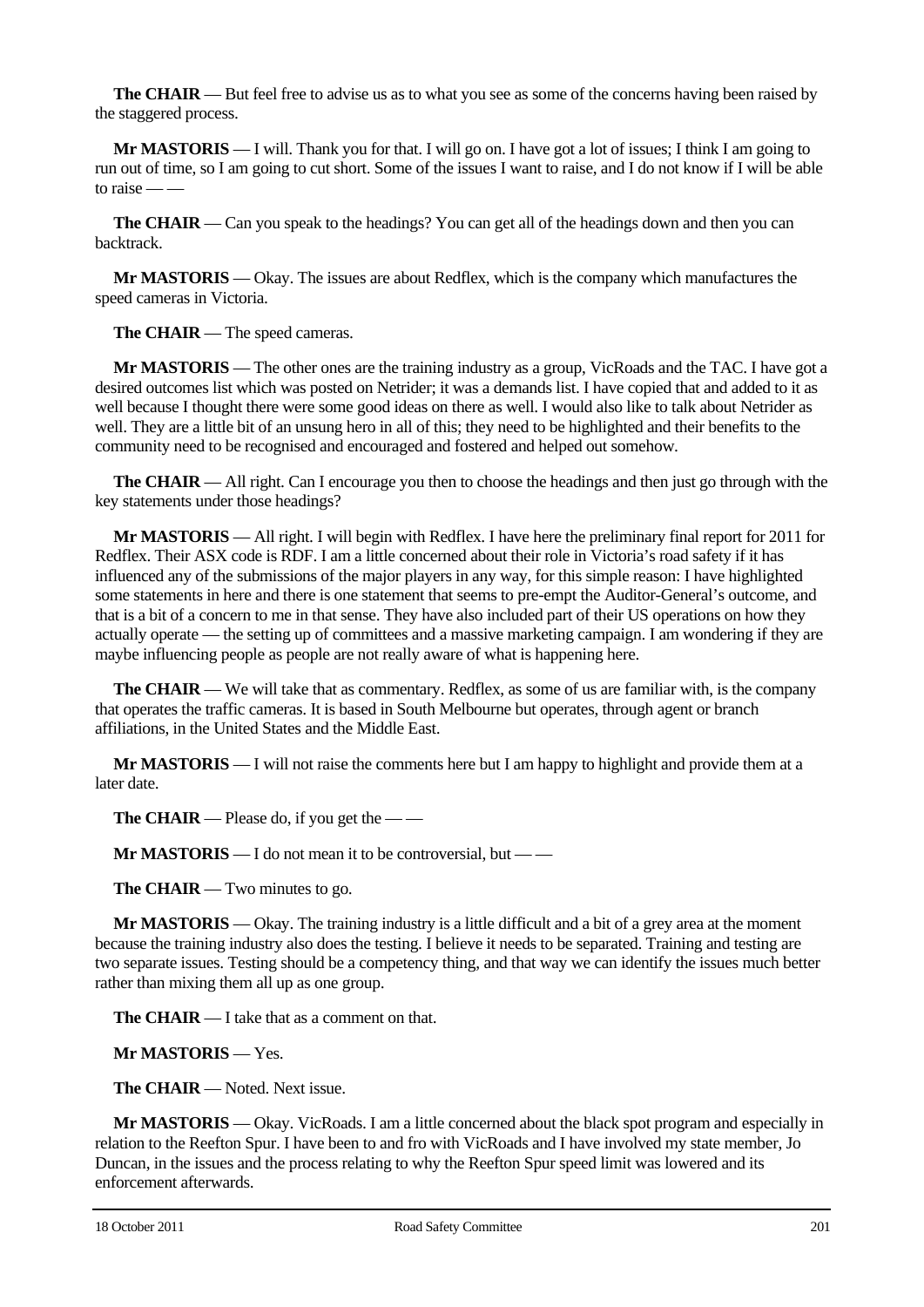**The CHAIR** — It was lowered from what to what?

**Mr MASTORIS** — From 100 to 80 kilometres. The road is a great road simply because there are no side roads that go into it. And, yes, there is debris and there is gravel and it is part of the learning process as well it enables you to learn to be cautious around there. It is not just a nice, clean road. It is a great road, it has many banks, but it teaches you to be cautious, and that is the great thing about it.

The thing about the 100-kilometre speed limit was that it enabled you to focus on the road and not on the speedometer. When you focus on the speedometer, a split-second is all it takes. That is all it takes. We are humans and we make mistakes. You are riding along and all of a sudden you get the heebie-jeebies — 'Oh, my God, I am going too fast!'. I look down, I look up, too late, bang, see you later and that can happen at 40 kilometres. It can happen at 30 kilometres; it can happen at any kilometres, because we are all different and we all take different amounts of time to react.

**The CHAIR** — We will take that as your commentary. Next issue.

**Mr MASTORIS** — I thank you for that. The issue with the TAC has probably already been raised. Motorcyclists also have other vehicles. They have cars, they have trucks and so they are paying premiums again and again. When it is quoted that we do not contribute enough to our cost, the TAC has to take into consideration that we also contribute in other ways as well. So I ask the committee to consider that when it comes to its findings.

Overall I believe the TAC is not very effective. I believe it has become a little bit political. Why? I do not know. I can think of two lines which I have put in my submission. We should probably change it and clear it up. We should probably get rid of the board as a recommendation and appoint a manager. It would be a massive cost saving. They can focus on insurance and they can leave the safety up to a possible new commission to be set up which just focuses on safety and can do everything at an arms-length distance where there is no confusion with insurance or any conflict there whatsoever. I think that is a structural issue there. Again with the licensing, it should be separated. I think it will go a long way to help.

#### **The CHAIR** — Good.

**Mr MASTORIS** — In closing, I am worried about the way data is presented and the reinventing of data. As many people have raised in other submissions I believe there must be some sort of standardised method there for recording. I mean one of them that we looked out read as 'per billion kilometres travel', and I am thinking, 'How did we get to that?'.

#### **Mr TILLEY** — Good question.

**Mr MASTORIS** — Is the sample so small that we have to go to 'per billion kilometres travel'? That is the worry here, and that is really a concern of mine. The committee could somehow make some recommendation that we go to some standard form of measurement.

**The CHAIR** — Thank you. We have had other submissions.

**Mr MASTORIS** — I also want to make the comment in closing that high speeds in other modes of transport are recognised as a good thing. The Premier, Ted Baillieu, was in China, I believe, looking at the fast trains at 400 kilometres an hour. Speed must also be taken in context in the sense that there has to be a balance somewhere with speed limits and travel times and exposure. Exposure has not been one of the big things, but the less you are on the road, the less exposed you are and the less exposed you are to risk, and that has to be taken into consideration. I am not saying we need to have massively high speed limits but there must be a balance somewhere in between.

I am very thankful for this process, because I think this is the first time we are addressing this properly and hopefully we can thrash it all out and find some balance, some middle ground there, and build upon the strengths rather than reinvent the wheel. We are at a very slow rate — —

**The CHAIR** — Now I think you have had a good run.

**Mr MASTORIS** — I am getting passionate. Sorry. My apologies.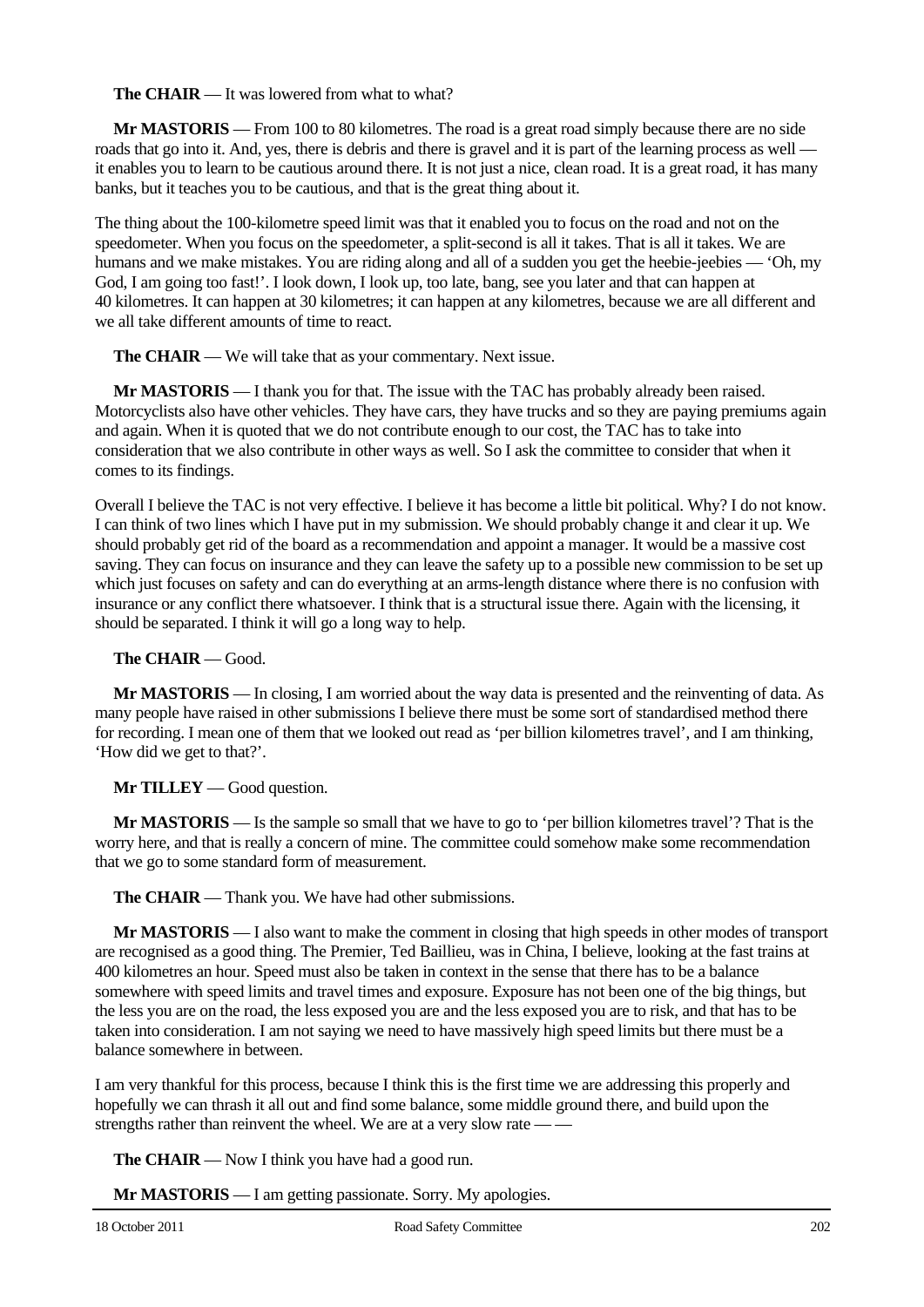**The CHAIR** — We might need to wind up there. We can take a copy of your submission which we will go through.

**Mr MASTORIS** — You have a copy of my submission already, and if the members like, I can produce all this stuff. Before closing, I need to raise one thing which I have forgotten.

**The CHAIR** — Perhaps you could sit down so we can fairly allocate time to other people. Should we be left with time in a minute, you can return and bring your daughter as well.

**Mr MASTORIS** — Thank you. I want to thank committee members for their time.

**Mr TILLEY** — Do not underestimate the contributions that have been made by each and every person; they are truly valued. I cannot speak for the whole committee but for myself. Do not for a second understate what you are saying. It is very important part, to me, as part of this committee.

**The CHAIR** — The next person to speak will be Laurie Park.

**Mr PARK** — Thank you for giving me the opportunity.

**The CHAIR** — Thank you, Laurie. You are aware of the preamble.

**Mr PARK** — My name is Laurie Park. My background is that I worked for 12 years as a paramedic for south-eastern region Rural Ambulance Victoria. I have been riding motorcycles since I was 12. I am a trainer. I have trained people in motorcycle riding, car driving and first aid. I have done driver training of paramedics for Rural Ambulance Victoria. I am here tonight to promote my belief that training can solve a lot of these issues. Training in any area helps to achieve the outcome we are looking for. I am also here as a part of the Accident Scene Management bystander assistance program. This program was brought into Australia by Phil and we are developing it together.

When we are teaching people these classes we talk to them about the outcomes. At the start of the class we put to them, 'You are riding your motorcycle on the Great Alpine Road, somebody falls off, the paramedics are 2 hours away, what are you going to do?'. We know that a lot of the problems with road accidents are due to the fact that if people do not know what they are doing, they become panicky and they become aggressive. When the paramedics turn up they can be aggressive towards the paramedics or the police because the victims and bystanders are quite stressed about the whole matter. Our accident scene management program is all about how as bystanders we are going to present this scene in the best possible condition for the paramedics and the police when they turn up. I am also a volunteer with the SES, so I have a fair understanding of the Australian Interagency Incident Management System.

Part of our program as we teach people is to ask, 'If something has gone wrong on your trip with your motorcycle, how do you manage it?'. We introduce the first aid. We ask them to consider, 'How do you manage the traffic flow? How do you deal with the psychology of stressed people? How do you give everybody on the scene and involved something to do to keep them active, keep their mind on the job and make a positive contribution to a good outcome for the patient or patients?'. We do this in a lot of ways. The first is to take them through the program. As Phil described, we teach them how to deal with trauma, how to deal with motorcyclist-specific trauma. A lot of first aid courses, as Phil said before, are based on occupational health and safety requirements for the workplace. What has happened over the years with these courses is that they have been dumbed down to get results at the cheapest price because people have to get them through. We are moving this course back to — 'Fair dinkum, this is trauma, this is hard work, we are going to teach you what to do', and we do that. The students at the end of the day come out with a level 2 first aid certificate which helps them in their profession anyway and in their life. We also teach them a bit about scene management. When the ambos or the SES turn up, who do you talk to?

This is part of the AIIMS program. We are introducing in the first aid program the principles of the AIIMS program so that the victims and the bystanders understand why they talk to that particular police officer or that particular SES person so that they can manage the scene effectively. We promote the course's first aid training but we also introduce a lot of preventive strategies. We tell them, 'If you are going on a trip along the Great Alpine Road, be aware of your medical condition. You are 54, you are not 25. Do you need to take into consideration planning of the route for the day?'. We talk along the lines of informing people that most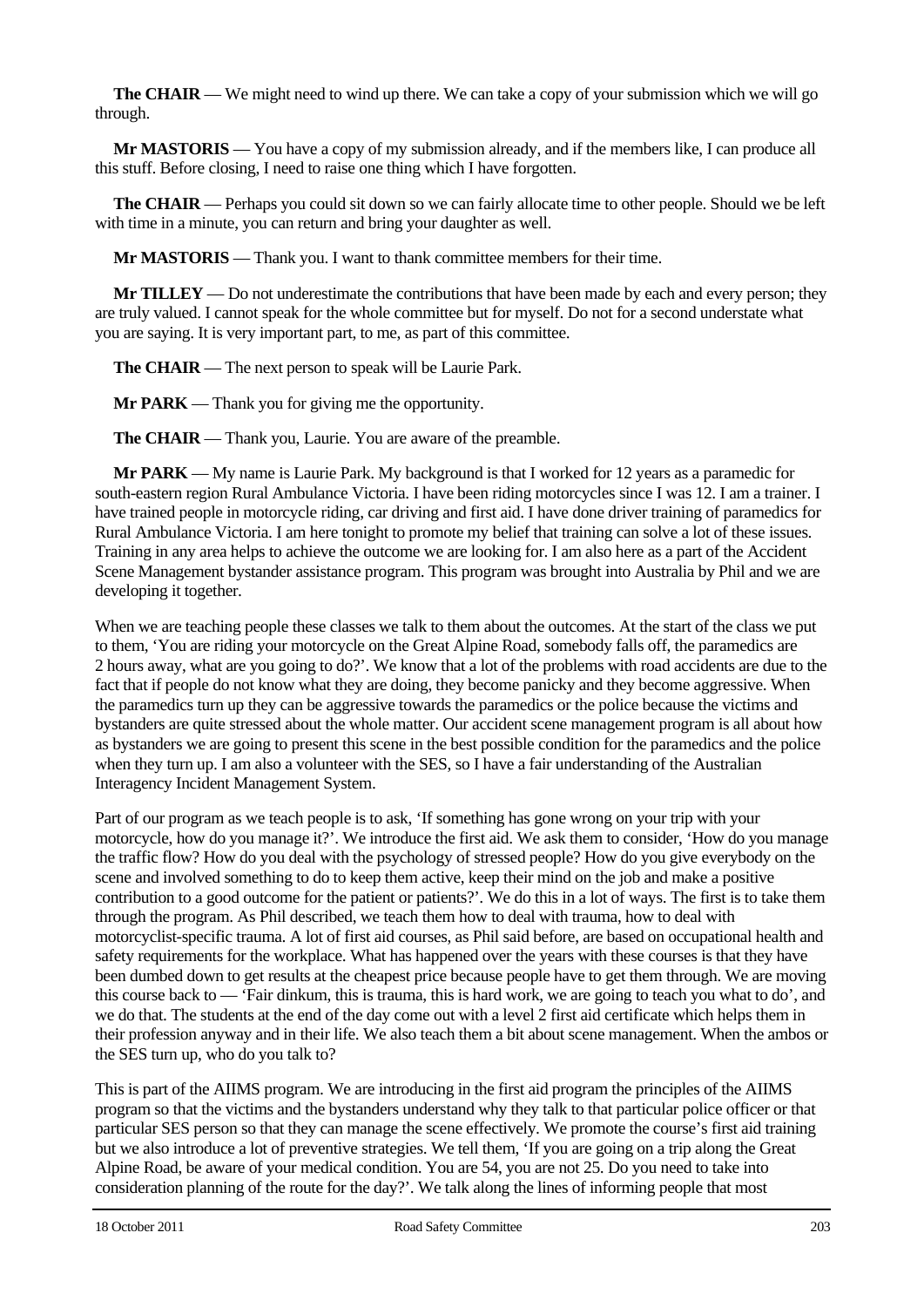motorcycle crashes happen between 4.00 and 6.00 p.m. on a Saturday or a Sunday afternoon. Why does that happen? That happens because us blokes who are in our 50s and 60s think we are 25; we get out and we have a good time but fatigue sets in. Diabetes is starting to catch up with everybody. We make people aware of this program.

**Mr LANGUILLER** — I am 54. Is there any reason why you chose 54 and not 55 or 56?

**Mr ELSBURY** — It is a message, Telmo.

**Mr PARK** — The part of this program we promote is about road safety and accident prevention as well as what to do if something goes wrong. As part of the training program we have some quite explicit videos of what happens when you do it wrong, and we find that people who have done the course ride much more safely after they have done the course than before. Basically I am just here to promote that. I am a great believer that training solves a lot of problems. Some people question whether rider training is good. Yes, rider training is great. Some bureaucrats will say, 'Where is the evidence?'. To that I say, 'Anyone who has had surgery, do you believe the surgeon should be trained and have regular updates?'. Yes, they do, so motorcycle riders should have regular training, be encouraged to do more rider training, first aid training, what to do, how to keep their heads about what is really happening. Are there any questions?

**Mr PERERA** — Who funds this program? How do you get funding, or is it run by volunteers?

**Mr PARK** — Right now we charge for the course. The course is based on a \$220 fee, which is a pretty standard level 2 first aid fee. We have just received notification that the TAC will fund training for 100 Ulysses members, so we will be initiating that over the next few months. As it is early days, we are looking for more opportunities to attract funding for training because I think training is the answer to so many of the issues we have with road safety.

**Mr ELSBURY** — You were saying that motorcyclists should get regular training. What about other road users?

**Mr PARK** — I think all drivers should have regular training.

**Mr LANGUILLER** — I accept the proposition of training, but I am cognisant of the costs associated with it and the capacity for it to spread right across the community given the growth there is in relation to the usage of bikes of all types. Is there any role you see for volunteers, clubs, independent organisations, community grassroots organisations, others, as happens in other jurisdictions?

**Mr PARK** — The example that comes to mind straightaway is that as a Ulysses Club member the club will give me a \$50 refund for doing an approved rider training program or an approved first aid program. There is a lot of scope for training. A lot of the training we have done comes from clubs like the Harley Owners Group, the BMW Motorcycle Club or the Ulysses Club. Promotion amongst clubs, because it is peer group pressure, does help a lot.

**The CHAIR** — You mentioned that you had some graphic video footage. If any of that is able to be dissected and sent through to our committee to review, we are happy to do so under a caveat that it is not to be shown further afield. It may be that we will put together a cut at some stage for a launch that we can attribute to the source.

**Mr PARK** — We have got some very good stuff from the States of motorcycles crashing into cars where one of the two combatants has done the wrong thing.

**The CHAIR** — It could be useful for a later purpose when we have worked through the logs of our report.

**Mr PARK** — I understand.

**The CHAIR** — Thank you very much for your time, Laurie.

**Mr PARK** — My pleasure.

**The CHAIR** — The next person will call is Mr Bill Tassigiannakis.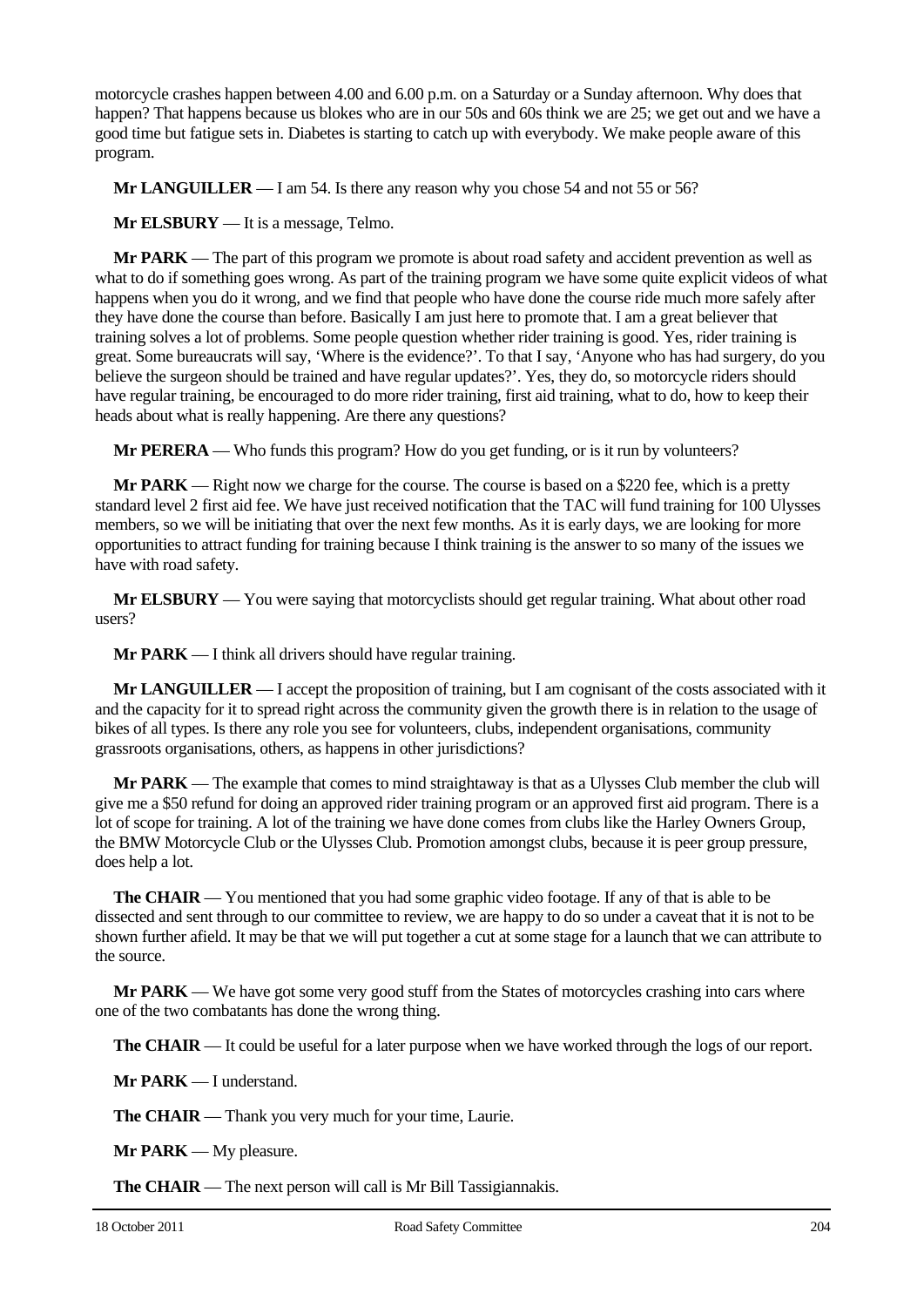**Mr TASSIGIANNAKIS** — Bill Tassigiannakis from Malvern East. I will supply contact details later. I am basically here twofold. One is as the parent of a son who is a recently new motorcycle rider. I am also here as an industrial chemist/engineer in the petrochemical industry. Through discussions with my son about his motorbike riding skills and the whole practice of riding, I started thinking about some of the safety aspects. I will be fairly brief.

The first two points I had were in relation to adequate levels of training, and they were covered by previous speakers. Once riders have had their initial training for their learners permit, they are then on the roads on their own for three months-plus before they go for a probationary licence and another 12 months after that before they go for a full licence. The question came to my mind about the possibility of using and incorporating first aid information on the impacts of collisions not only for motorcycle riders but also drivers, so that they are more aware of this. My son's comment is that car drivers should understand the need to look out for motorbikes. This also relates to the dangers of texting, mobiles and drinking coffee while driving. I will not labour that point.

The area I would like to flesh out is that L-platers are supervised by a fully licensed person during 120 hours of driving, which has to be recorded. That is not feasible for a motorcycle rider. Wearing my industrial hat, there should be some sort of an electronic monitoring or tracking device for recording how long a person has been on a bike, the duration of the ride, the location and the speed. This is not for infringement purposes but so that data can then be taken back to a trainer or an authority to show whether the rider has done an adequate amount in the three months, and then they would continue on with training. That may help between the L-plate and the P-plate and also between the P-plate and the full licence. Potentially that might also help riders with getting affordable insurance because the premiums seem ridiculous at the early stages. My son has found it unaffordable. That is something that could be discussed between the Motorcycle Riders Association and insurance companies.

**The CHAIR** — Could you just flesh that comment out a bit more?

**Mr TASSIGIANNAKIS** — To insure a motorbike, if you do not have two or three years experience, depending on the size of your bike they either will not insure you or it is an exorbitant amount that young riders cannot afford. My focus is on young riders as opposed to people in the 50-plus age bracket. I am not a motorcycle rider, but it is a large cost and young riders should be covered by some insurance to help them if they have accidents.

**Mr TILLEY** — He might not find much cover, but it is still going to be dear when he is a proficient rider.

**Mr TASSIGIANNAKIS** — I totally understand, but I think the whole aspect is: how do you record useful data that helps them in making good decisions about riding safely? That sort of fits in with that whole notion. That whole thing about recording 120 hours of safe driving could possibly be used via some sort of a mechanism like that. The other element I wish to highlight is the idea of wearing safety gear.

I have taken note of John's comment earlier about his business. Again this is more directed to young riders and putting in place a mechanism where they might be deemed to have a conditional licence. In the first 5 or 10 years they should have full gear: helmet, coat, pants, shoes and gloves. I see a lot of people now riding to and from work with a helmet and jacket but wearing standard jeans and black shoes. That is a bit of an issue, I think. Just as I have a conditional licence because I am short-sighted, even though I have been a driver for 30 years, the licences of motorbike riders of a certain age bracket could be deemed conditional upon wearing safety equipment. I do not know how that could work, but that is something to make a comment on.

It is important from an industrial safety point of view that riders be seen both day and night. People can be trained to look out for them, but sometimes this is hard, especially at dusk. I recommend that they have fluorescent markers on their clothing. These should not be light, flappy things but should be designed into the clothing just as safety jackets are worn by construction workers on roads to make sure we look out for them. They can include reflectors. I will donate a night glow device that picks up light. If we switch the lights off, it will glow for about 8 hours if it gets a full dosage of radiation.

**The CHAIR** — Mr Tassigiannakis, we could almost do a test here.

**Mr TASSIGIANNAKIS** — Can you switch off the lights?

**The CHAIR** — We might do a test. We have got time to do so.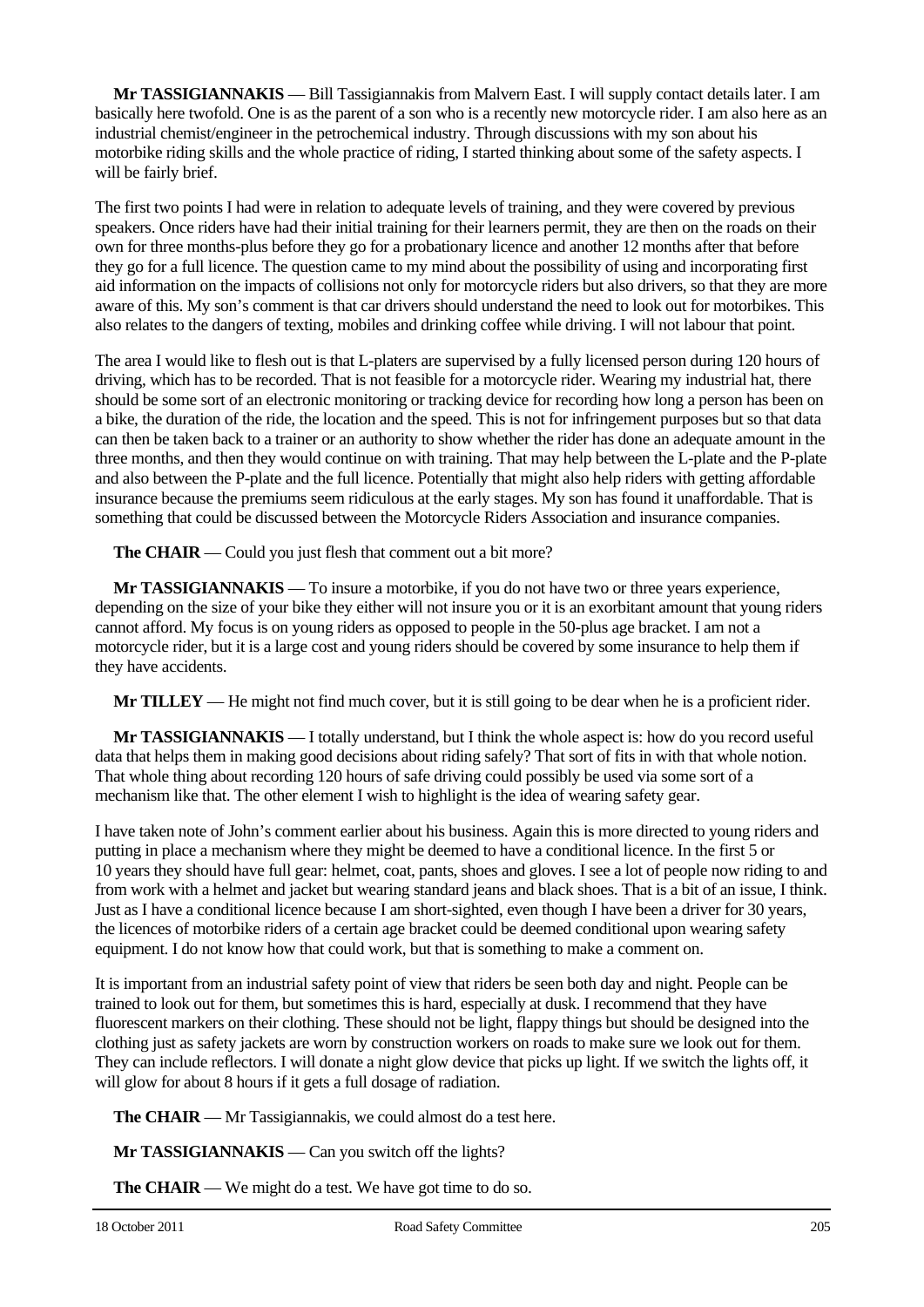**Mr TASSIGIANNAKIS** — It is based on inorganics. If you switch the lights off, you can see that it does glow, so the incorporation of that on jackets et cetera at night would help to give drivers a chance to see riders. They could be used on road barriers as well. That is the fourth point I want to make. I will donate that device to the committee.

The last point relates to wire rope barriers, commonly referred to as cheese slicers, which people mentioned earlier. They concern me, given that I have a son who is on the road. The reason these barriers cause harsh injuries is that riders can get entangled in them. These wire ropes are about 19 millimetres in diameter. When you have 100 kilograms of human being thrust at 100 kilometres per hour against those, they act as blades to severe and crush bone and tissue. An elastic device could be affixed to the three or four wire ropes so that the energy is dissipated across a large area, and riders and their bikes would not get entangled and intermeshed in the barrier. It still acts as an elastic device for cars to be deflected back onto the road, but it prevents serious injuries. It does not have to be black. It could be yellow so people can know where an accident has occurred and go and repair the barrier and the damaged elastomer. The cost of construction of the barriers is probably high. The additional smaller cost of putting on this elastic device is minimal compared to the cost to community, family and friends of an injured motorbike rider. If they can bounce off and not get their arms ripped or back broken, it is probably a worthwhile investment.

**The CHAIR** — Two minutes for questions.

**Mr TILLEY** — You were talking about being a parent of a new rider. How old is your son?

**Mr TASSIGIANNAKIS** — Twenty-one.

**Mr TILLEY** — Does he drive a motor vehicle as well?

**Mr TASSIGIANNAKIS** — Yes.

**Mr ELSBURY** — Has he mentioned that considering he now has his motorbike licence he is more aware of motorcyclists at all?

**Mr TASSIGIANNAKIS** — Yes. He is a fairly sensible rider in that respect. He is concerned about what drivers do. He is also concerned about other people who ride motorbikes who do not wear their safety gear. That has been the issue. That is why we have had the discussion at home. I am using some of my industrial experience to see whether or not we can do something about unavoidables on the roads, especially with these wire ropes et cetera.

**The CHAIR** — I know there are other people in the room who have an insight into those barriers. I might just elicit a quick 30-second comment from Mr Codognotto in relation to his understanding. He has spent a lot of time looking at the wire rope barriers.

**Mr CODOGNOTTO** — The suggestion to dissipate the energy by using a flap is good. Your problem is, as I said before, that we are the wire rope capital of the world. The cost to do that is astronomical. You are better off replacing the wire rope with a smooth concrete barrier. It would cost a fortune to cover all the wire rope. We cannot find out from VicRoads how much wire rope they string up a year, let alone how much is throughout the state. We suspect it is more than anywhere else in the world.

**The CHAIR** — Thank you for that comment. It gives rise to another debate which I do not want to go into, but I do want to list your immediate comment as an idea noting that some of the injuries occur at the anchor posts of the wire rope. We will not debate that here at the moment.

Mr Tassigiannakis, thank you very much for giving your time. We wish your son all the best on the road. There is a bit of expertise around here as well, should he require any additional tuition.

**Mr TASSIGIANNAKIS** — Thank you.

**The CHAIR** — We have another person here, Mr Shaun Lennard, who I call next.

**Mr LENNARD** — I am Shaun Lennard, and I am the chairman of the Australian Motorcycle Council. I thank the committee very much for the invitation to come and speak here this afternoon. I am from Hobart, and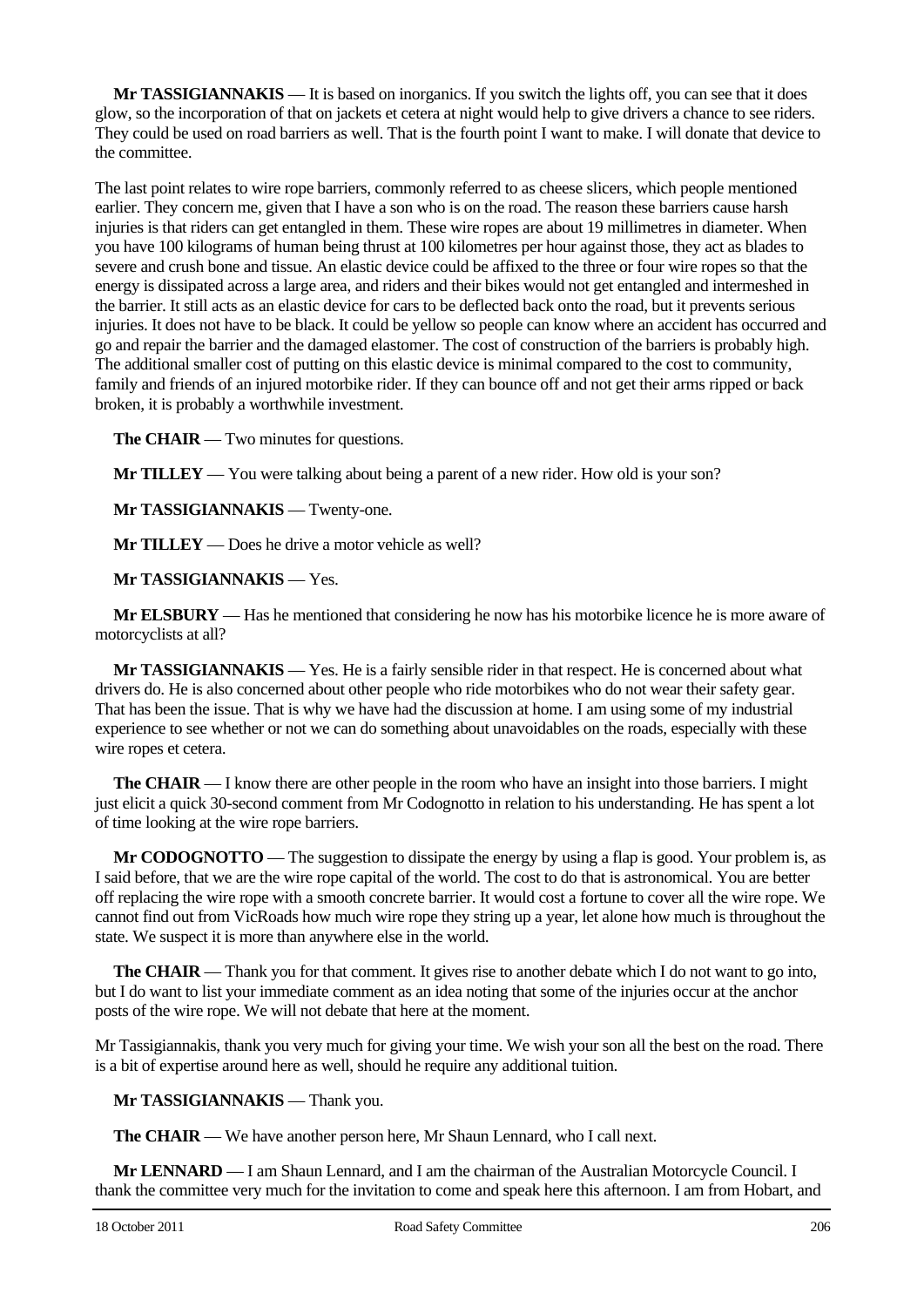being from interstate I am not here to profess to be an expert on the specifics of motorcycling or road safety in Victoria. I am here primarily to draw the committee's attention to some experience from other states and also some things that are happening overseas.

In addition to being the chair of the AMC, I will just put it on the record that I am also the chair of the federal Motorcycle Safety Consultative Committee. I am a member of the leadership team of 33 900 — The Australian Road Safety Collaboration and the Australasian College of Road Safety. In Tasmania I sit on the minister's road safety advisory council. I am here purely to represent the AMC, but I just wanted to make the committee aware of those other involvements that I have.

The two things I wanted to particularly draw the committee's attention to are two events that took place in 2008 and the associated reports from those. One was an event hosted by the OECD and its International Transport Forum, commonly referred to as the Lillehammer workshop, which was a workshop on motorcycling safety hosted by the OECD in June 2008. Out of that there was a two-day meeting involving around 100 invited people — motorcyclists, government representatives, researchers, police and road engineers. There were a number of recommendations out of the Lillehammer workshop, but one of the most important ones, particularly for this context, and I will read from it, was that:

It is a fundamental motorcycle safety requirement that —

#### motorcycles —

should have a place in overall transport policy and infrastructure policy/management.

What that key principle was talking about is that the fact that motorcyclists exist as part of the road network needs to be taken into account in transport policy and planning rather than putting the infrastructure in place and then dealing with motorcycling purely from a road safety perspective. Even though that is a recommendation from three years ago, it is not only in Australia; many governments are still quite slow to pick up on this. I am pleased to say that the International Transport Forum has recently put in place a working group to try to progress some of those recommendations, so at least hopefully we will see some action.

I will give one example — and it is a very recent one — of how this is not progressing in Australia. Just in the last month the National Transport Commission released a paper entitled *Smart Transport for a Growing Nation Project* for public comment. This document is some 70 pages long and contains all sorts of facts, figures, detail and reports of research, but this paper, *Smart Transport for a Growing Nation Project*, does not contain the word 'motorcycle' once. I think that speaks for itself. This is something that the Australian Motorcycle Council is addressing with the NTC, but it is an example of how, in Australia, taking into account motorcycling transport policy and planning is largely overlooked in many sectors.

Another one of the recommendations from Lillehammer was for the development of improved motorcycle training programs. Here in Australia there is a move to try, through the National Road Safety Council, to hopefully have a standardised motorcycle graduated licensing system across the country. I am aware that through VicRoads the Victorian government had commenced some work in terms of reviewing graduated licensing here in Victoria. I guess my encouragement is that the Victorian government would in fact look to the national process rather than work in isolation on improving motorcycle training in Victoria. I wrote in a column in *2wheels* magazine a few months ago that by definition there cannot be eight best practices for motorcycle training in Australia, yet we do have eight different systems. So we are very much pushing the development of the standardised system.

Another one of the messages out of Lillehammer — and this has also been reflected in comments from other speakers this evening — is the need for safety messages to be conducted in conjunction with riders and rider groups. The problem is, and we have had some examples with one or two of the TAC's messages, that with perhaps the best intention if a message is developed which riders just turn off from straightaway or think, 'That doesn't apply to me', then the effect is lost. We have heard one of the examples, and I will repeat it again. The message that motorcyclists are at 38 times more risk of having a serious injury — what does that in itself actually mean? It may be a statement of fact in terms of interpreting some statistics, but is that a message to motorcyclists? Is it a message aimed at discouraging motorcyclists or discouraging people from taking up motorcycling? Or is it actually a message that is aimed at other road users and is saying that motorcyclists are people you need to look out for? That is a message that the motorcycling community in Victoria and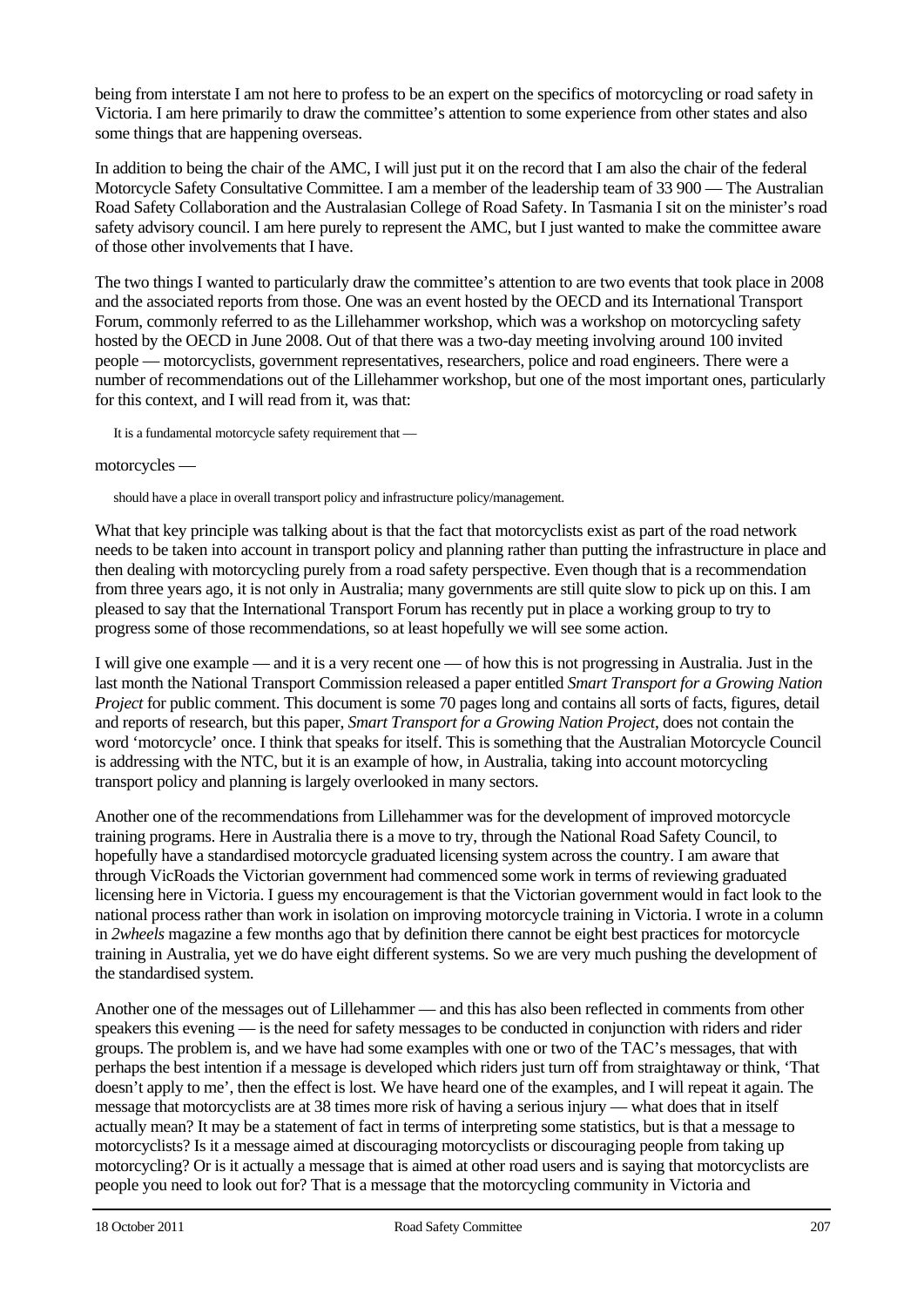Australia-wide just turn off to. Again, the emphasis from the Lillehammer workshop was the need to work in conjunction with riders and rider groups to develop messages that will be accepted.

Another one was in relation to road design, and this ties in with the safe system approach developed both in Australia and overseas. This ties back, though, to the need to take motorcycling into account in terms of policy development. In terms of the safe system — so you have safe road users, safe vehicles and safer roads — we have heard others talk in here about barriers, but all sorts of road obstacles pose a greater risk for motorcyclists. When you are changing infrastructure or putting in infrastructure that is purportedly to be to improve safety, if it is actually to the detriment of other road users, then it creates greater risk. One example which has not been mentioned here today is the increased placement of pedestrian refuges. They are great for pedestrian safety, but the steel hoops that pedestrians can hold onto when they are standing in the middle of the road pose a significant risk both to motorcyclists and to cyclists. If you are riding a pushbike and you hit one of those barriers at 40 kilometres an hour, you are likely to have a very serious injury.

The other event that took place in April 2008 was the Australian government's Motorcycle and Scooter Safety Summit. There were a number of recommendations out of that: the graduated licensing that I have mentioned and the need for education programs to be targeted at both motorcyclists and other road users. That encourages the shared road environment rather than having one group — say, motorcyclists — who are responsible only for their own safety. The message that has been conveyed for many years is that there is one road environment and we need to share the roads. That is a two-way arrangement in terms of motorcyclists and other road users.

Probably the last comment I would make is that it would be good to see if the Victorian government — and perhaps this can be something that is facilitated through the report from this committee — could encourage greater work between the jurisdictions in Australia rather than these recommendations from Canberra, for example, many of which have gone unaddressed, or individual states working on individual programs alone. To acknowledge the benefits that has had, there have been improvements in motorcycle safety in many of the states, so the casualty rate across the country has declined. Whilst we are concerned about motorcyclists being 15 per cent of total serious injuries, in fact when we look at other OECD countries Australia is in a better position than many other countries, where you see motorcyclists in some cases as high as 25 per cent or more of serious injuries. There has been some good work done in Australia, and I believe that if the jurisdictions were to work more closely together, in conjunction with consulting with riders and rider groups, we could see significantly greater improvements in Australia.

**Mr ELSBURY** — You were talking about the need to standardise the national graduated licensing system. After 6 hours on a bike I was handed a learners permit. I can now go and ride a motorcycle out on the road, having had only 6 hours experience. What do you think of that sort of training?

**Mr LENNARD** — There are many concerns about the fact that there are different training regimes in different states. I am not a training expert myself. I have spoken to trainers who do believe that in 6 hours people can be provided with the skills they need to ride safely on the road. It is 6 hours more training than I had 33 years ago. One of the key things is -

**Mr ELSBURY** — You obviously have not seen me riding, but that is fine!

**Mr LENNARD** — You haven't seen me ride, but I would not want that on the record.

**Mr ELSBURY** — It is now!

**Mr LENNARD** — One of the questions about the training is how people are prepared to go into the road environment, so you do your 6 hours training in a closed range, but that does not give you any actual exposure to the real road environment. One of the challenges that professional trainers tell me about is that it is very difficult to take out somebody under training conditions when they have literally only had 4 or 5 hours of learning how to ride a motorcycle. To put them out in a real traffic environment under the watchful eye of their tutor itself creates nerves in the person and difficulty there. I am not sure which group you were trained through, but it is about ensuring that the ranges that are used have a greater reflection of a realistic road environment rather than, say, being able to ride at only 20 or 30 kilometres an hour during that 6 hours of training.

**Mr ELSBURY** — That is what I did — a breakneck speed of 30 k. Bingo!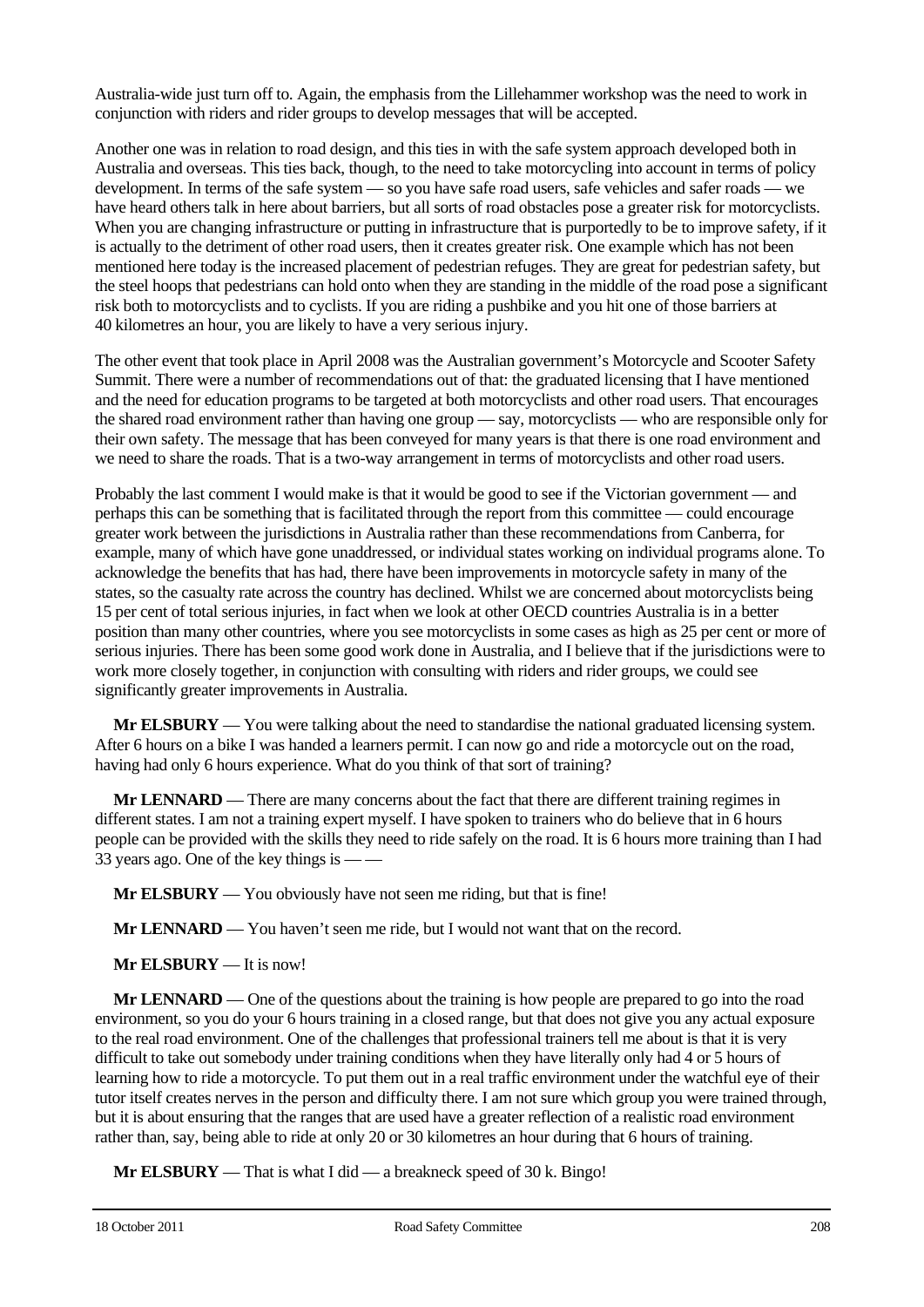**Mr LENNARD** — Pull into second gear?

**Mr ELSBURY** — Second gear, yes. I even accidentally made it into third.

**The CHAIR** — We might have almost run out of time on that point. Thanks very much, Mr Lennard, and thank you too, Mr Elsbury, for your comment, to be equal.

**Mr ELSBURY** — Not a problem.

**The CHAIR** — We could put the timer on. We will get two times two back. John, if you would like to come back, we will have a bell at 1½ minutes. The next speaker is John Karmouche.

**Mr KARMOUCHE** — For the record, whenever I take some of my customers out who have expressed a desire to go out and get a motorcycle licence or they may be talking to me about returning to riding, I often counsel them to have a look at what their lifestyle is and whether they can fit a motorcycle into their lifestyle. I counsel them on the expense they have to undertake to buy protective clothing and do the necessary rider training, and I encourage them to identify whether they are actually going to be able to get out and ride the bike at all. There are a lot of people out there who simply cannot fit a motorcycle into their lives. They are the type of people who I personally would not want to see go out on the roads.

Secondly, what we have not spoken about is returning riders. I just want this on the record for the committee. Time spent with a qualified rider/trainer is never wasted. When you have been riding for a long time you develop bad habits. You may think that you are good at cornering, that you are good at braking and that your road craft is pretty good, but then you go and spend some time with a rider/trainer and he says to you, 'John, you are doing just about everything right, but I did not see your head go from left to right. I did not see you scanning the road', and you go, 'What do you mean?'. He says, 'Look, you are not paying enough attention to what is around you' — 'Oh, really?'. It is just a bad habit that I happened to pick up that was picked up when I attended a rider training course many years ago that sank in, and I am overdue to attend a course and spend some time with a qualified rider/trainer and have my bad habits identified. That is the sort of advanced rider training that I think we should be aiming at and encouraging. We should be marketing to riders that it is time they went and had a check-up. Time spent with a rider/trainer is never wasted. With that, I will close.

**The CHAIR** — Nonda, would you like to come forward and round off with 2 minutes? Would your daughter like to come forward as well to sit with her dad?

**Mr MASTORIS** — I thank the committee members again for this opportunity.

**The CHAIR** — We have lost our timer, but you have 2 minutes.

**Mr MASTORIS** — I just wanted to sum up. I have gone through points, and I will try to sum up basically in the last 2 minutes. I believe Victoria's system is a good system. It may need tweaking and improving, but at the end of the day I believe the results are fairly good for the amount of people who are actually out there riding. As a percentage, I have always been pushing the survival rate. On a positive note, motorcyclists have a better than 99.9 per cent survival rate, and that is a fact. Cars have a better rate, but it is still above 99.9 per cent, so we should not lose sight of that fact.

It would kill me to have people discouraged from such a great thing — to find it too hard to get involved in when riding a motorcycle is a great thing. It is a very good experience. Sometimes I work hard and I get worked hard at work, and I need to get on that thing. Mentally it just helps me right out. It just fixes my whole week. I go out for a ride on Sunday, and I am a different person. If I do not go out, I am frustrated and moody. I do not know if it is particular to me or particular to everyone, but riding these things needs to be accessible. It needs to be promoted, because it is good for mental and physical health.

It is safe in my belief, but as with anything it can be abused. Anything can be safe and unsafe at the same time. The degree of safety is a different issue altogether, but if I did not believe it was safe, I would not allow my daughter to ride — and she is 12 years old. We ride legally at the little track at Bacchus Marsh. She is at the stage now where she is really getting sick and tired of riding around this little track again and again. She would like to take it further and maybe explore some of the forest trails with her dad. I would ask the committee to also take that into consideration, simply for the health benefits and the experience. I believe at the end of the day that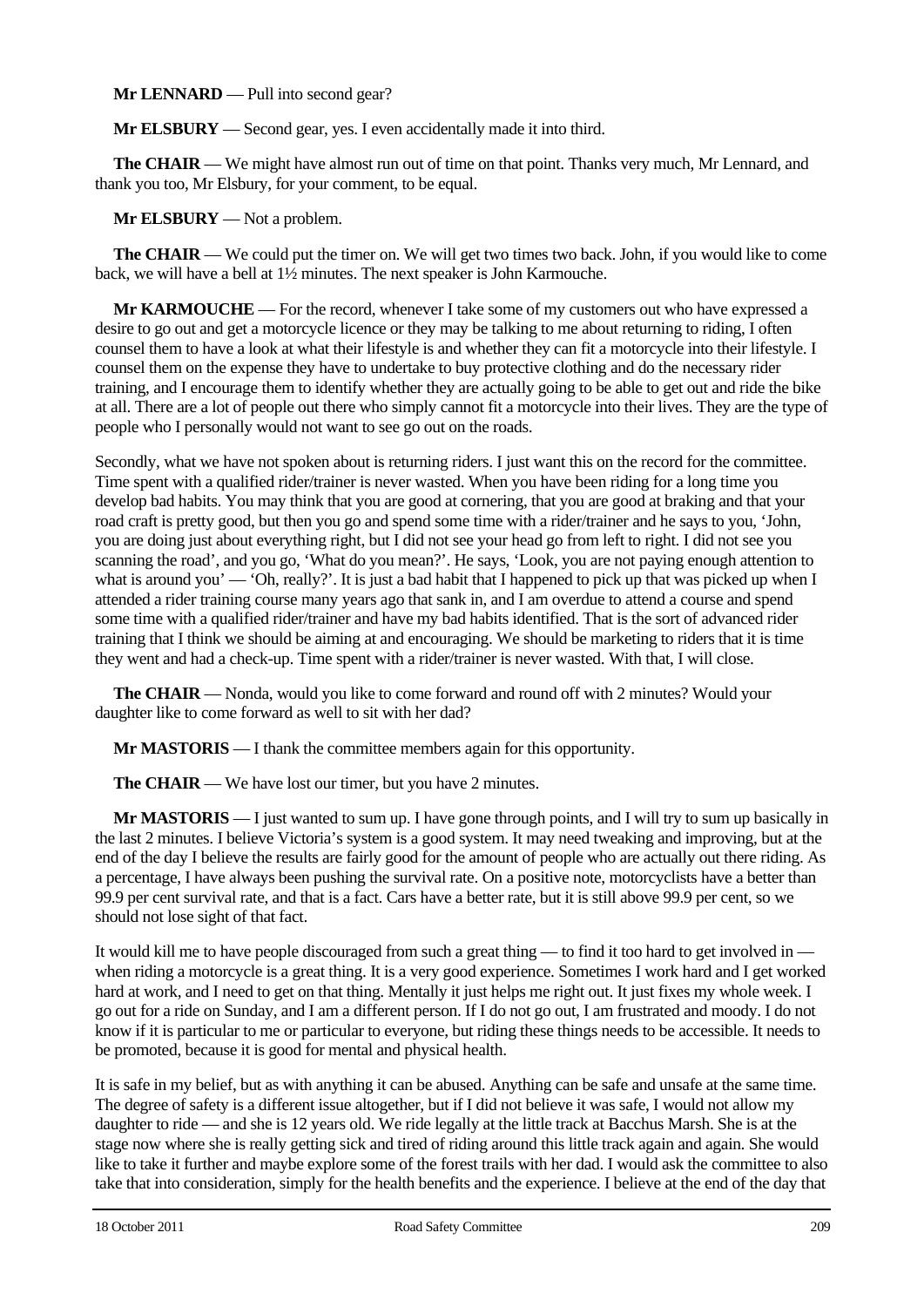young Sophie here will be a good road user. She will learn judgment and balance, which are two very important skills, and these things need to be trained and entrenched at a very young age. I believe that will be a benefit for the community.

The last thing I want to raise, if the committee will allow me, is Netrider. I am a returning rider, by the way, and when I returned I had no idea of internet forums. I am not of that age group, but someone put me on to Netrider. The amount of resources available on that website is phenomenal.

**The CHAIR** — The committee does regularly review the Netrider site.

**Mr MASTORIS** — It does? Excellent. I ask the committee whether it can help Netrider in any way and make it better. Accessibility is good because it is very cheap to access, but it could be promoted somehow with the TAC, VicRoads or the new safety committee, if one is formed. They could get people pointed to it. The Spokes website goes nowhere near and does not compare at all to Netrider. For learners it is a great resource. Any question is basically answered, and it is national.

**Mr LANGUILLER** — As a matter of interest, you are not 54, are you?

**Mr MASTORIS** — I am 47. I stopped counting.

**Mr PERERA** — What is the bike that Sophie rides?

**Mr MASTORIS** — Believe it or not, Sophie has an imported Chinese bike. A lot of people put them down for quality, but my first motorcycle was a Honda and I can tell you now that this little imported Chinese bike is up there. It has a few minor issues, but it is up there for quality. I took her little bike around the mini-bike track and gave it all I have, and I could not break it.

#### **Mr TILLEY** — What are you riding?

**Mr MASTORIS** — An old 1998 model ZZR600. It has clocked over 120 000 kilometres, but it fits me like a glove, so I cannot part with it.

**The CHAIR** — Thanks very much for your time.

Matthew Zammit attended yesterday with a view to speaking today. He had the opportunity to speak on the record yesterday. Are there any comments you would like to make to round off any thoughts you have had while listening to the contributions of people here? If you are going to speak, you can step up and give us 2 minutes just to conclude proceedings.

**Mr ZAMMIT** — My name is Matthew Zammit. I spoke yesterday and have been kindly invited again to round off proceedings today.

**The CHAIR** — Could you summarise your expertise and the reason you are qualified to speak here tonight in terms of your motorcycle riding experience and also the incident on 27 December?

**Mr ZAMMIT** — The reason I came to listen and see the work of the committee, which I commend, and also to speak — and the reason I have a bandage here and here and a new one on my knee — is that late last year I was involved in a motorcycle collision due to a driver performing an illegal U-turn out on Beach Road two days after Christmas in the early evening. I have no memory of three days prior to the event, of the event or of two weeks after the event. I was in hospital for exactly 100 days. I told that to one of my Buddhist Korean friends, and he told me it had some significance, but I do not know. I still attend rehabilitation two days a week, which is where I was today. I still have prospects of more surgery and I have many injuries, some of which I will gradually recover from and some I will have to live with.

It is not a pleasant thing to be involved in a motorcycle accident. It is all fun and games when you are on a trail bike and rolling down sand hills. However, when you smack into the side of a 2009 Kia and then look at the police report a few months later and see you were actually halfway through to the back seat, with the whole door and roof at the side of the car pushed all the way in due to the weight and force of you and the motorcycle, you wonder again how the hell it is that you are there in real life looking at that picture, knowing you were there. It is really not a pleasant thing.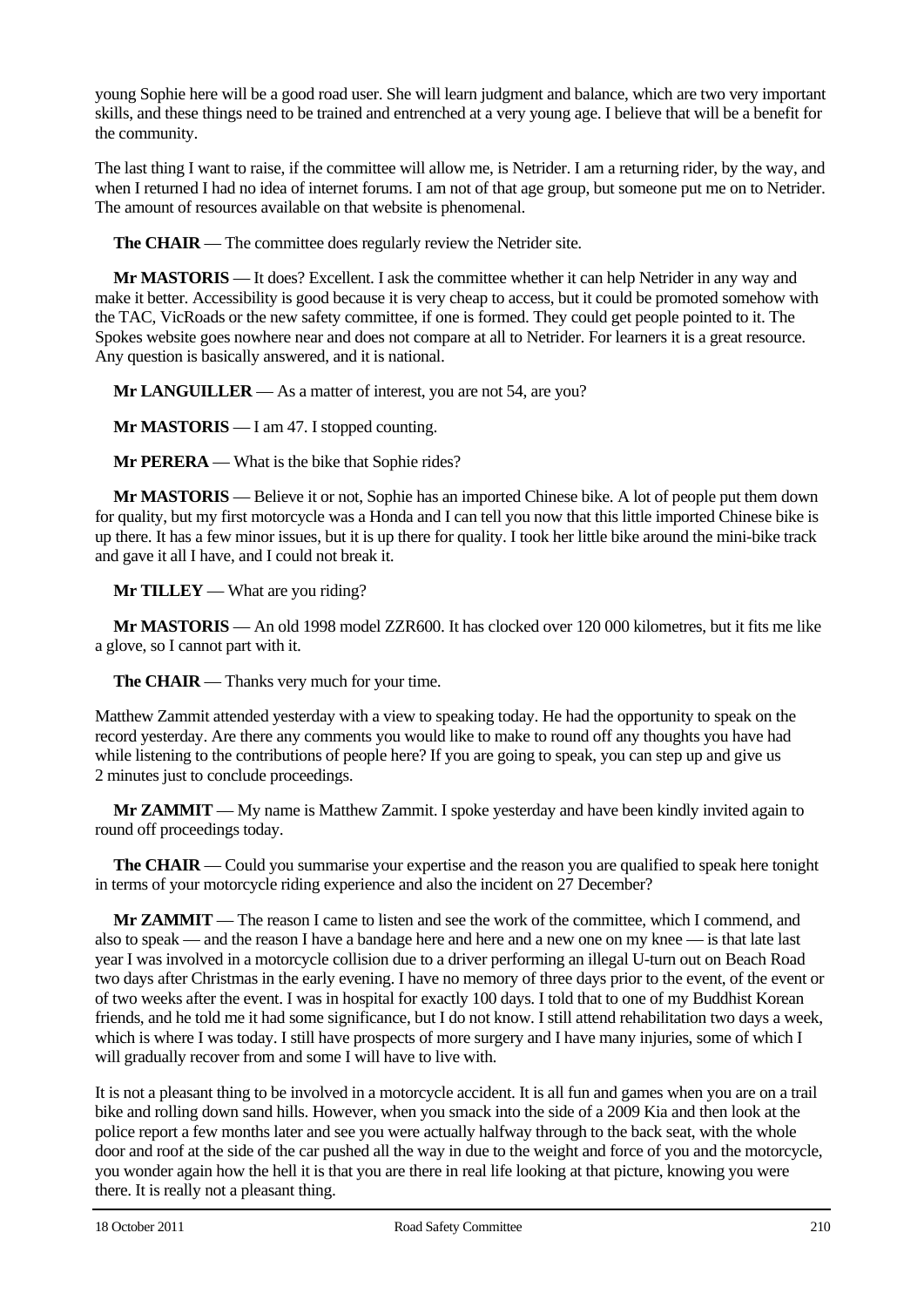I picked up on a few of the comments that people have made about the TAC advertising and I endorse those comments. I think I touched on it yesterday. It is just aggravating, really. The thing also with TAC ads, as somebody involved who has had road trauma come into my life — and I heard this from other people in rehabilitation — is that they are very upsetting to people, especially those Pictures of You ads. It is really difficult to listen to and watch. Given the impact it has on people who have been harmed by road trauma and people I know who have lost loved ones by road trauma — —

**The CHAIR** — Just one point I will get you to draw out here to is the circumstances of your condition and your comment as to your culpability in that.

**Mr ZAMMIT** — Again, because that advertising says that it is up to you, I say, 'What else could I have done?'. Do not laugh. I was riding a Yamaha 250 Virago. I have over 10 years riding experience but I rode the Virago because, like I think the other gentleman said, it fitted me like a glove. It went as well as I needed a motorbike to go. I was wearing full safety gear and a full-face AGV helmet. I know that a combination of me not speeding and wearing that protective gear is probably why — I said earlier I had a chance to look at that police report as a living person — I have the opportunity to be here today.

**The CHAIR** — Again, how did the accident happen?

**Mr ZAMMIT** — A friend and I were riding down Beach Road. A car was parked on the side of the road and it suddenly spun out to perform a U-turn. We later discovered from the police report that the man driving the car, who was a young guy of 23, lived 2 kilometres up the road, so I guess he and his mate in the car wanted to quickly get home rather than go 500 metres down the road to turn into a side street to come back out and safely change direction. He just went across the solid line, which as we all know means you sort of have to do a U-turn. He also did it very quickly. My friend who witnessed the accident and the six witnesses who were involved in the police report all agreed that it was performed so quickly that I did not stand a chance. All my friend saw was my brake light go on, my shoulders come up and begin to do a cross steer, which motorcyclists do. It was just a quick lean to try and do a quick turn out of the way but it fairly much happened in an instant. It was the unluckiest 3 seconds of my life, and every other second after that is the luckiest of my life. My life now is luck.

Going back to those TAC ads, I do not know what I could have done to reduce that risk. But the statement is true; it is up to you to reduce the risks. But it is also up to you, you and you. It is not just up to riders to reduce the risks. It is up to you, the collective Australian youse, to reduce the risk. It is all of us.

**The CHAIR** — I think the point I would seek to adduce there is that the accident was not due to any culpability on Matthew's part.

**Mr ZAMMIT** — That is correct.

**The CHAIR** — It was a motorist's error when a U-turn was done in front of him. How many fractures did you have to your skull?

**Mr ZAMMIT** — I have 14 plates in my skull. The CT scan of my skull after the faciomaxillary surgeon first operated on me looks like a cat has scratched a plastic skull and they have put little bandaids on it. The scratches are of course the cracks and the bandaids are metal plates. All my teeth were pushed in; I am still getting a lot of endodontic work. The dentist did a full-mouth X-ray and nearly jumped away from the screen when he looked at it because I forgot to tell him how many plates I had in my jaw and he wondered what all the white flecks were. I broke two neck vertebrae, I broke ribs, I split my pelvis in half, I broke part of my wrist, which is still undergoing treatment. My right eyeball was burst open and had 20 stitches which then had to be removed three months later while I was fully conscious and having to hold still while somebody came at me with a little pin and tweezers and pulled 20 stitches out. It was a character-building experience! I am somebody who usually faints, and has fainted before, at the doctor's getting a blood test. I now give myself injections and could sit in an operating theatre and watch surgery. Such was the trauma — not of the accident itself, but medical procedures are a trauma in themselves. Having gone through them I have gotten over all of the squeamish fears I ever had.

**The CHAIR** — Matthew, thank you very much for your comments.